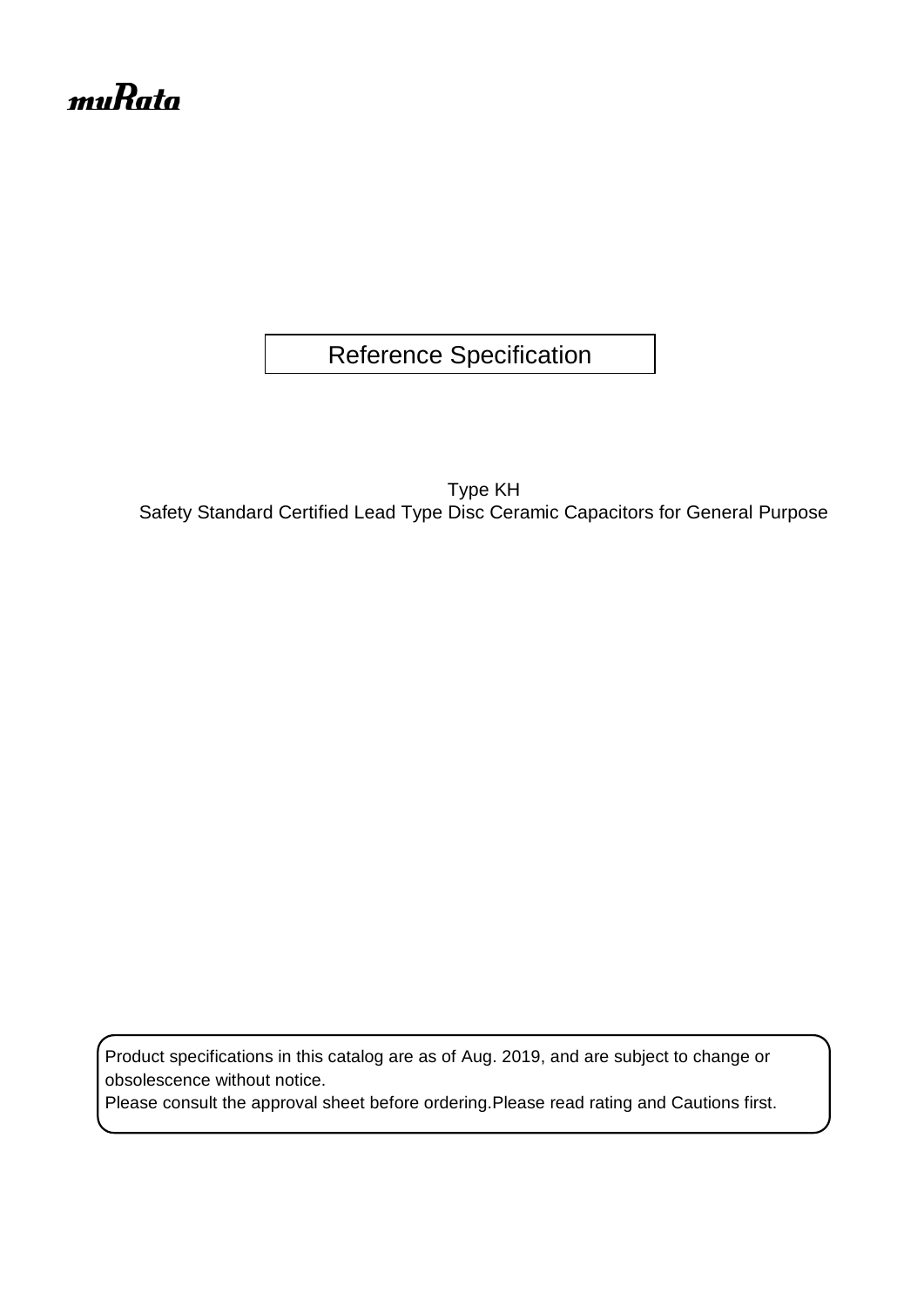# **CAUTION**

# **1. OPERATING VOLTAGE**

When DC-rated capacitors are to be used in AC or ripple current circuits, be sure to maintain the Vp-p value of the applied voltage or the Vo-p which contains DC bias within the rated voltage range. When the voltage is started to apply to the circuit or it is stopped applying, the irregular voltage may be generated for a transit period because of resonance or switching. Be sure to use a capacitor within rated voltage containing these irregular voltage.



### **2. OPERATING TEMPERATURE AND SELF-GENERATED HEAT**

Keep the surface temperature of a capacitor below the upper limit of its rated operating temperature range. Be sure to take into account the heat generated by the capacitor itself.

When the capacitor is used in a high-frequency current, pulse current or the like, it may have the selfgenerated heat due to dielectric-loss. Applied voltage should be the load such as self-generated heat is within 20 °C on the condition of atmosphere temperature 25 °C. When measuring, use a thermocouple of small thermal capacity-K of φ0.1mm and be in the condition where capacitor is not affected by radiant heat of other components and wind of surroundings. Excessive heat may lead to deterioration of the capacitor's characteristics and reliability.(Never attempt to perform measurement with the cooling fan running. Otherwise, accurate measurement cannot be ensured.)

## **3. TEST CONDITION FOR WITHSTANDING VOLTAGE**

#### **(1) TEST EQUIPMENT**

Test equipment for AC withstanding voltage should be used with the performance of the wave similar to 50/60 Hz sine wave.

If the distorted sine wave or over load exceeding the specified voltage value is applied, the defective may be caused.

#### **(2) VOLTAGE APPLIED METHOD**

When the withstanding voltage is applied, capacitor's lead or terminal should be firmly connected to the out-put of the withstanding voltage test equipment, and then the voltage should be raised from near zero to the test voltage.

If the test voltage without the raise from near zero voltage would be applied directly to capacitor, test voltage should be applied with the \*zero cross. At the end of the test time, the test voltage should be reduced to near zero, and then capacitor's lead or terminal should be taken off the out-put of the withstanding voltage test equipment.

If the test voltage without the raise from near zero voltage would be applied directly to capacitor, the surge voltage may arise, and therefore, the defective may be caused.

\*ZERO CROSS is the point where voltage sine wave pass 0V.



#### - See the right figure -**4. FAIL-SAFE**

When capacitor would be broken, failure may result in a short circuit. Be sure to provide an appropriate fail-safe function like a fuse on your product if failure would follow an electric shock, fire or fume.

### **5. VIBRATION AND IMPACT**

Do not expose a capacitor or its leads to excessive shock or vibration during use.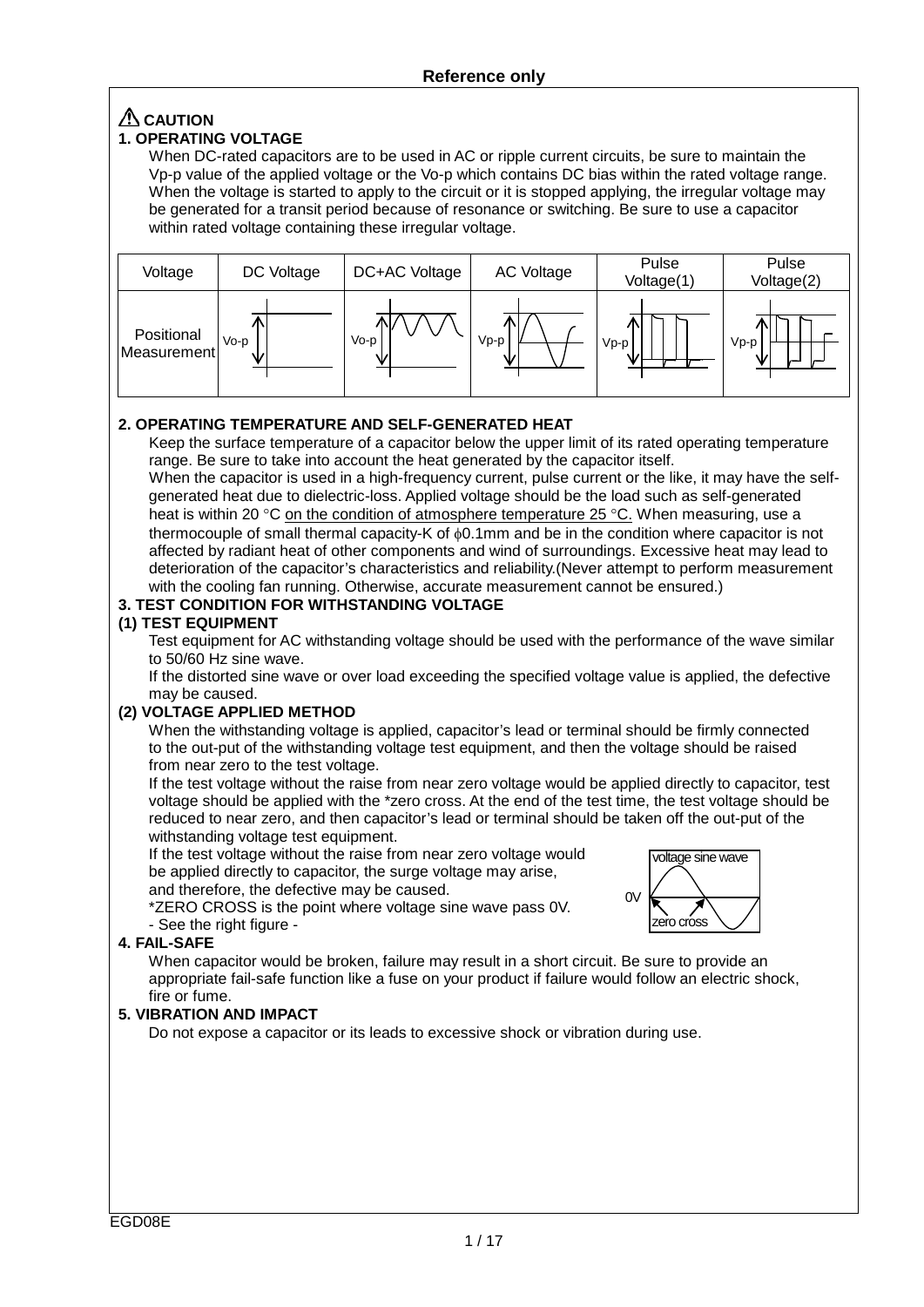#### **6. SOLDERING**

When soldering this product to a PCB/PWB, do not exceed the solder heat resistance specification of the capacitor. Subjecting this product to excessive heating could melt the internal junction solder and may result in thermal shocks that can crack the ceramic element.

When soldering capacitor with a soldering iron, it should be performed in following conditions.

Temperature of iron-tip : 400 °C max.

Soldering iron wattage : 50W max.

Soldering time : 3.5s max.

# **7. BONDING, RESIN MOLDING AND COATING**

In case of bonding, molding or coating this product, verify that these processes do not affect the quality of capacitor by testing the performance of the bonded, molded or coated product in the intended equipment.

In case of the amount of applications, dryness / hardening conditions of adhesives and molding resins containing organic solvents (ethyl acetate, methyl ethyl ketone, toluene, etc.) are unsuitable, the outer coating resin of a capacitor is damaged by the organic solvents and it may result, worst case, in a short circuit.

The variation in thickness of adhesive, molding resin or coating may cause a outer coating resin cracking and/or ceramic element cracking of a capacitor in a temperature cycling.

#### **8. TREATMENT AFTER BONDING, RESIN MOLDING AND COATING**

When the outer coating is hot (over 100 °C) after soldering, it becomes soft and fragile. So please be careful not to give it mechanical stress.

Failure to follow the above cautions may result, worst case, in a short circuit and cause fuming or partial dispersion when the product is used.

#### **9. OPERATING AND STORAGE ENVIRONMENT**

The insulating coating of capacitors does not form a perfect seal; therefore, do not use or store capacitors in a corrosive atmosphere, especially where chloride gas, sulfide gas, acid, alkali, salt or the like are present. And avoid exposure to moisture. Before cleaning, bonding, or molding this product, verify that these processes do not affect product quality by testing the performance of a cleaned, bonded or molded product in the intended equipment. Store the capacitors where the temperature and relative humidity do not exceed -10 to 40 °C and 15 to 85%.

Use capacitors within 6 months after delivered. Check the solderability after 6 months or more.

#### **10. LIMITATION OF APPLICATIONS**

Please contact us before using our products for the applications listed below which require especially high reliability for the prevention of defects which might directly cause damage to the third party's life, body or property.

- 1. Aircraft equipment
- 2. Aerospace equipment
- 3. Undersea equipment
- 4. Power plant control equipment
- 5. Medical equipment
- 6. Transportation equipment (vehicles, trains, ships, etc.)
- 7. Traffic signal equipment
- 8. Disaster prevention / crime prevention equipment
- 9. Data-processing equipment exerting influence on public
- 10. Application of similar complexity and/or reliability requirements to the applications listed in the above.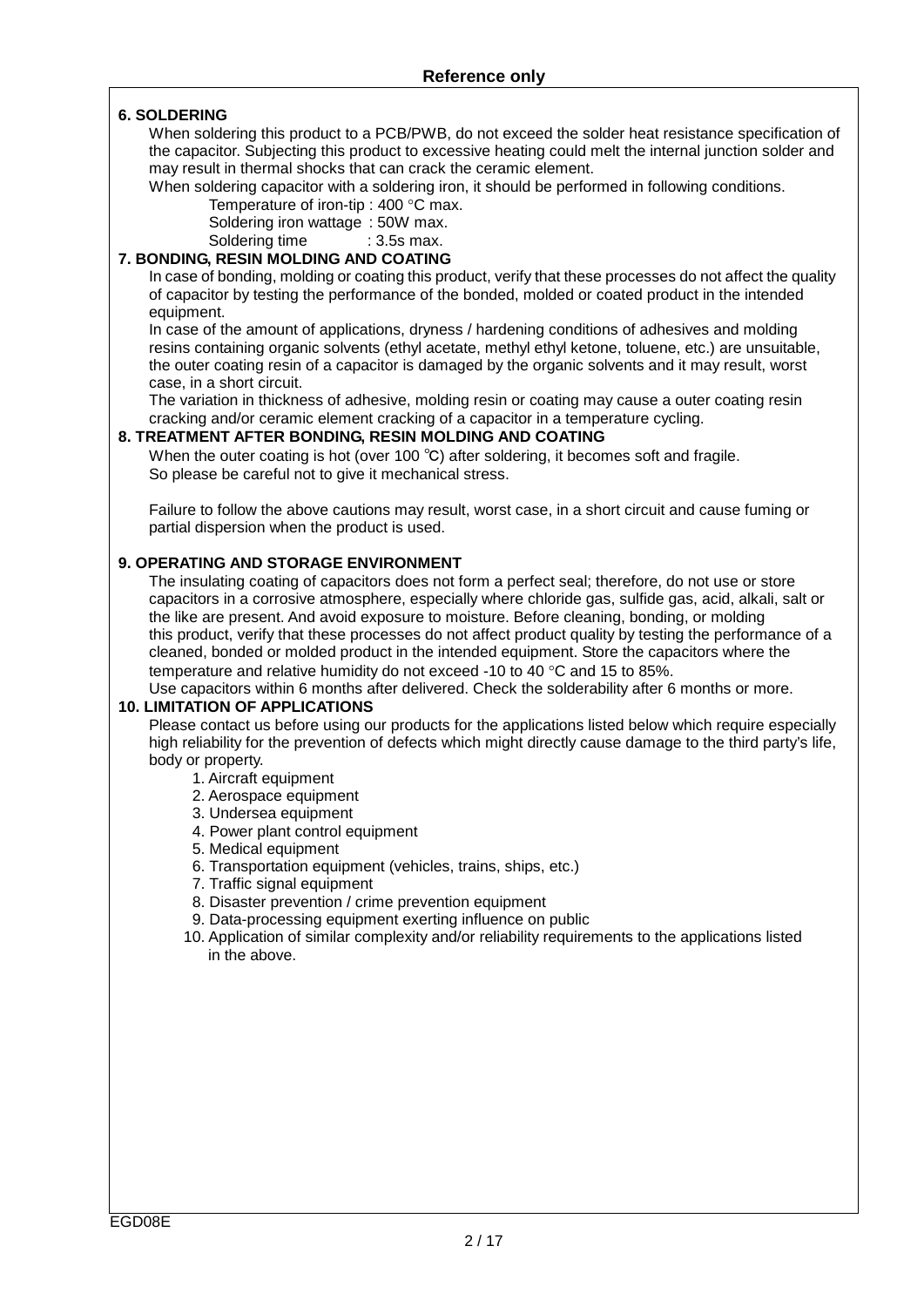### **NOTICE**

#### **1. CLEANING (ULTRASONIC CLEANING)**

To perform ultrasonic cleaning, observe the following conditions.

Rinse bath capacity : Output of 20 watts per liter or less.

Rinsing time : 5 min maximum.

Do not vibrate the PCB/PWB directly.

Excessive ultrasonic cleaning may lead to fatigue destruction of the lead wires.

## **2. CAPACITANCE CHANGE OF CAPACITORS**

⋅ Class 1 capacitors

Capacitance might change a little depending on a surrounding temperature or an applied voltage. Please contact us if you use for the strict time constant circuit.

⋅ Class 2 and 3 capacitors

Class 2 and 3 capacitors like temperature characteristic B, E and F have an aging characteristic, whereby the capacitor continually decreases its capacitance slightly if the capacitor leaves for a long time. Moreover, capacitance might change greatly depending on a surrounding temperature or an applied voltage. So, it is not likely to be able to use for the time constant circuit. Please contact us if you need a detail information.

### **3. PERFORMANCE CHECK BY EQUIPMENT**

Before using a capacitor, check that there is no problem in the equipment's performance and the specifications.

Generally speaking, CLASS 2 ceramic capacitors have voltage dependence characteristics and temperature dependence characteristics in capacitance. So, the capacitance value may change depending on the operating condition in a equipment. Therefore, be sure to confirm the apparatus performance of receiving influence in a capacitance value change of a capacitor, such as leakage current and noise suppression characteristic.

Moreover, check the surge-proof ability of a capacitor in the equipment, if needed, because the surge voltage may exceed specific value by the inductance of the circuit.

# **A** NOTE

1.Please make sure that your product has been evaluated in view of your specifications with our product being mounted to your product.

2.You are requested not to use our product deviating from this specification.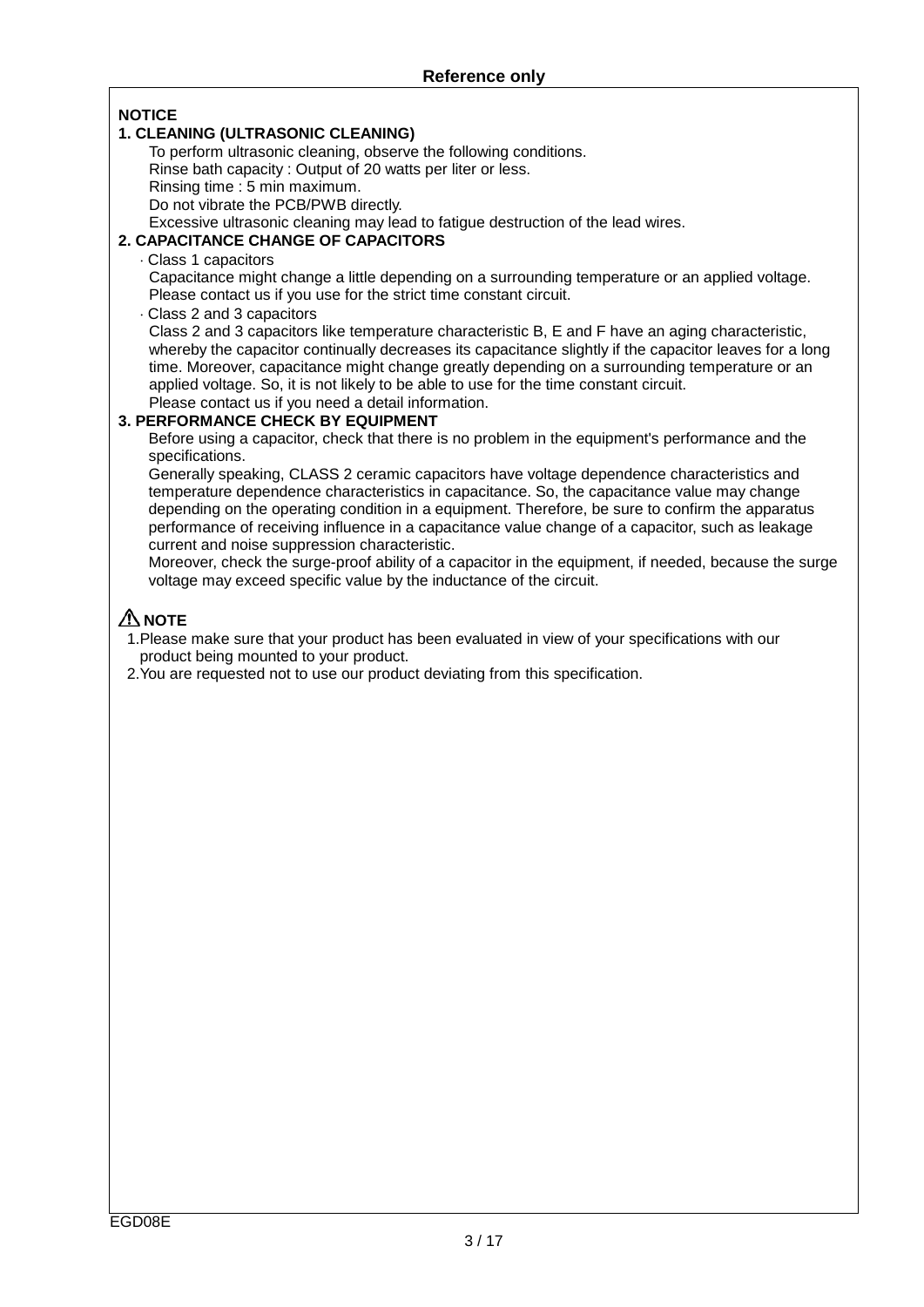#### 1. Application

This specification is applied to Safety Standard Certified Lead Type Disc Ceramic Capacitors Type KH used for General Electric equipment.

Type KH is Safety Standard Certified capacitors of Class X1,Y2.

Do not use these products in any automotive power train or safety equipment including battery chargers for electric vehicles and plug-in hybrids.

Approval standard and certified number

|              | Standard number                                                                                             | *Certified number | AC Rated volt.<br>V(r.m.s.) |
|--------------|-------------------------------------------------------------------------------------------------------------|-------------------|-----------------------------|
| UL           | UL60384-14                                                                                                  | E37921            |                             |
| <b>CSA</b>   | CSA E60384-14                                                                                               | 1343805           |                             |
| VDE          | IEC60384-14, EN60384-14                                                                                     | 40002796          |                             |
| <b>BSI</b>   | EN60065(8.8,14.3),<br>IEC60384-14,<br>EN60384-14                                                            | KM 37901          | X1:440                      |
| <b>SEMKO</b> |                                                                                                             | 1905544           | Y2:250                      |
| <b>DEMKO</b> |                                                                                                             | D-07249           |                             |
| <b>FIMKO</b> | IEC60384-4,<br>EN60384-14                                                                                   | FI 40128          |                             |
| <b>NEMKO</b> |                                                                                                             | P19223460         |                             |
| <b>ESTI</b>  |                                                                                                             | 19.0183           |                             |
| <b>NSW</b>   | IEC60384-14, AS3250<br>*Abous Contiliad puppe none be above as a consumt of the residence of ctopedards and | 6529              |                             |

\*Above Certified number may be changed on account of the revision of standards and the renewal of certification.

#### 2. Rating

2-1. Operating temperature range

-40 ∼ +125°C

#### 2-2. Part number configuration

| ex.) DE2 | - E3                                                                                                 | – KH | 472 | M | A3 |                                         |
|----------|------------------------------------------------------------------------------------------------------|------|-----|---|----|-----------------------------------------|
|          | Product Temperature Type Capacitance Capacitance Lead Packing Individual<br>code characteristic name |      |     |   |    | tolerance code style code specification |

• Product code DE2 denotes class X1,Y2.

• Temperature characteristic

| Code | Temperature characteristic |
|------|----------------------------|
|      |                            |
|      |                            |
|      |                            |

Please confirm detailed specification on [ Specification and test methods ].

• Type name

This denotes safety certified type name Type KH.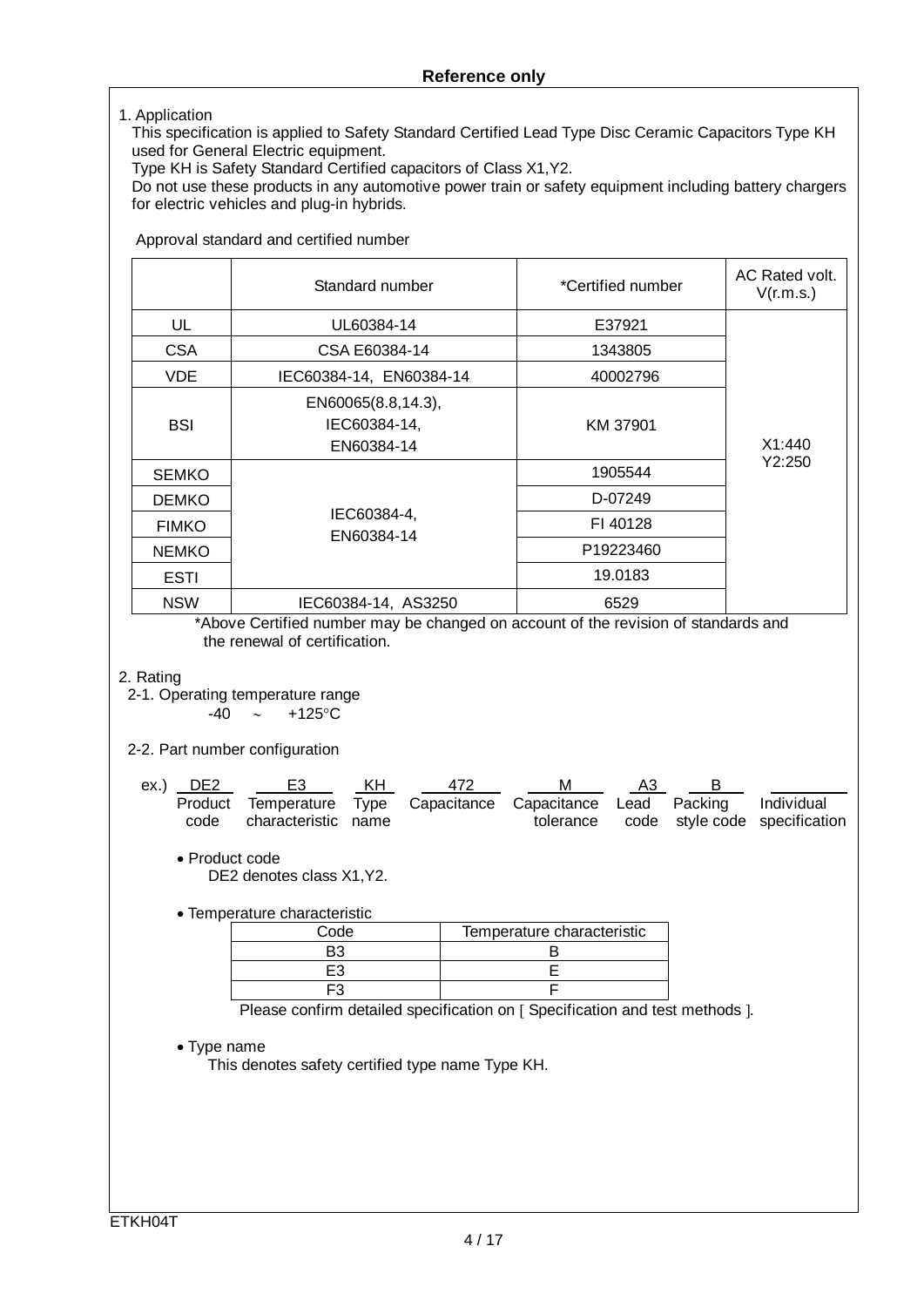• Capacitance

The first two digits denote significant figures ; the last digit denotes the multiplier of 10 in pF. ex.) In case of 472.

$$
47\times10^2=4700pF
$$

• Capacitance tolerance Please refer to [ Part number list ].

• Lead code

| Code | Lead style                  |  |  |
|------|-----------------------------|--|--|
| A∗   | Vertical crimp long type    |  |  |
| R∗   | Vertical crimp short type   |  |  |
| N∗   | Vertical crimp taping type  |  |  |
|      | $\sim$ $\sim$ $\sim$ $\sim$ |  |  |

∗ Please refer to [ Part number list ].

Solder coated copper wire is applied for termination.

• Packing style code

| Code | Packing type          |
|------|-----------------------|
|      | Bulk type             |
|      | Ammo pack taping type |

• Individual specification

 In case part number cannot be identified without 'individual specification' , it is added at the end of part number.

 Note) Murata part numbers might be changed depending on lead code or any other changes. Therefore, please specify only the type name(KH) and capacitance of products in the parts list when it is required for applying safety standard of electric equipment.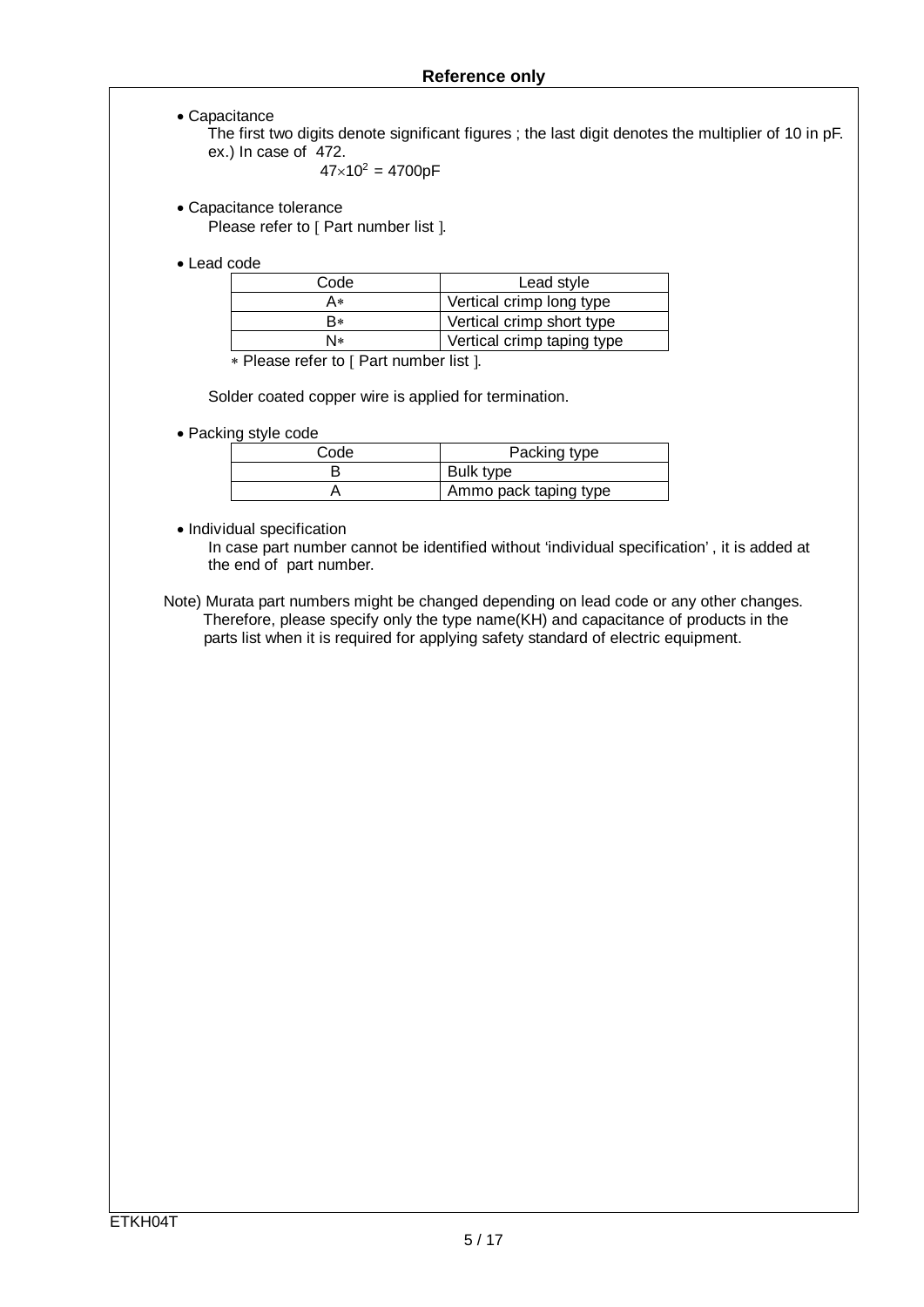| 3. Marking                                                                                                                  |                                                                                                                                                                                                                                                                                                                  |
|-----------------------------------------------------------------------------------------------------------------------------|------------------------------------------------------------------------------------------------------------------------------------------------------------------------------------------------------------------------------------------------------------------------------------------------------------------|
| Type name<br>Nominal capacitance<br>Capacitance tolerance<br>Company name code<br>Manufacturing year<br>Manufacturing month | :KH<br>: 3 digit system<br>: Code<br>: $\mathbb{C}$ 415 (Made in Thailand)<br>: Letter code(The last digit of A.D. year.)<br>: Code<br>Aug./Sep. $\rightarrow$ 8<br>Feb./Mar. $\rightarrow$ 2<br>Oct./Nov. $\rightarrow$ O<br>Apr./May $\rightarrow$ 4<br>Jun./Jul. $\rightarrow$ 6<br>Dec./Jan. $\rightarrow$ D |
| UL Approval mark                                                                                                            | $\boldsymbol{H}$                                                                                                                                                                                                                                                                                                 |
| <b>CSA Approval mark</b>                                                                                                    |                                                                                                                                                                                                                                                                                                                  |
| <b>VDE Approval mark</b>                                                                                                    | (Example)<br>씷                                                                                                                                                                                                                                                                                                   |
| <b>BSI Approval mark</b>                                                                                                    | <b>BSI</b>                                                                                                                                                                                                                                                                                                       |
| <b>SEMKO Approval mark</b>                                                                                                  | 8<br><b>KH472M</b>                                                                                                                                                                                                                                                                                               |
| <b>DEMKO Approval mark</b>                                                                                                  |                                                                                                                                                                                                                                                                                                                  |
| FIMKO Approval mark                                                                                                         | Ē<br>(M15                                                                                                                                                                                                                                                                                                        |
| NEMKO Approval mark                                                                                                         | Ø<br>5 <sub>D</sub><br>MJ502 (N                                                                                                                                                                                                                                                                                  |
| <b>ESTI Approval mark</b>                                                                                                   | (ई)                                                                                                                                                                                                                                                                                                              |
| Class code                                                                                                                  | <b>MJ502</b><br><b>X1Y2</b>                                                                                                                                                                                                                                                                                      |
| Rated voltage mark                                                                                                          | $: 250-$                                                                                                                                                                                                                                                                                                         |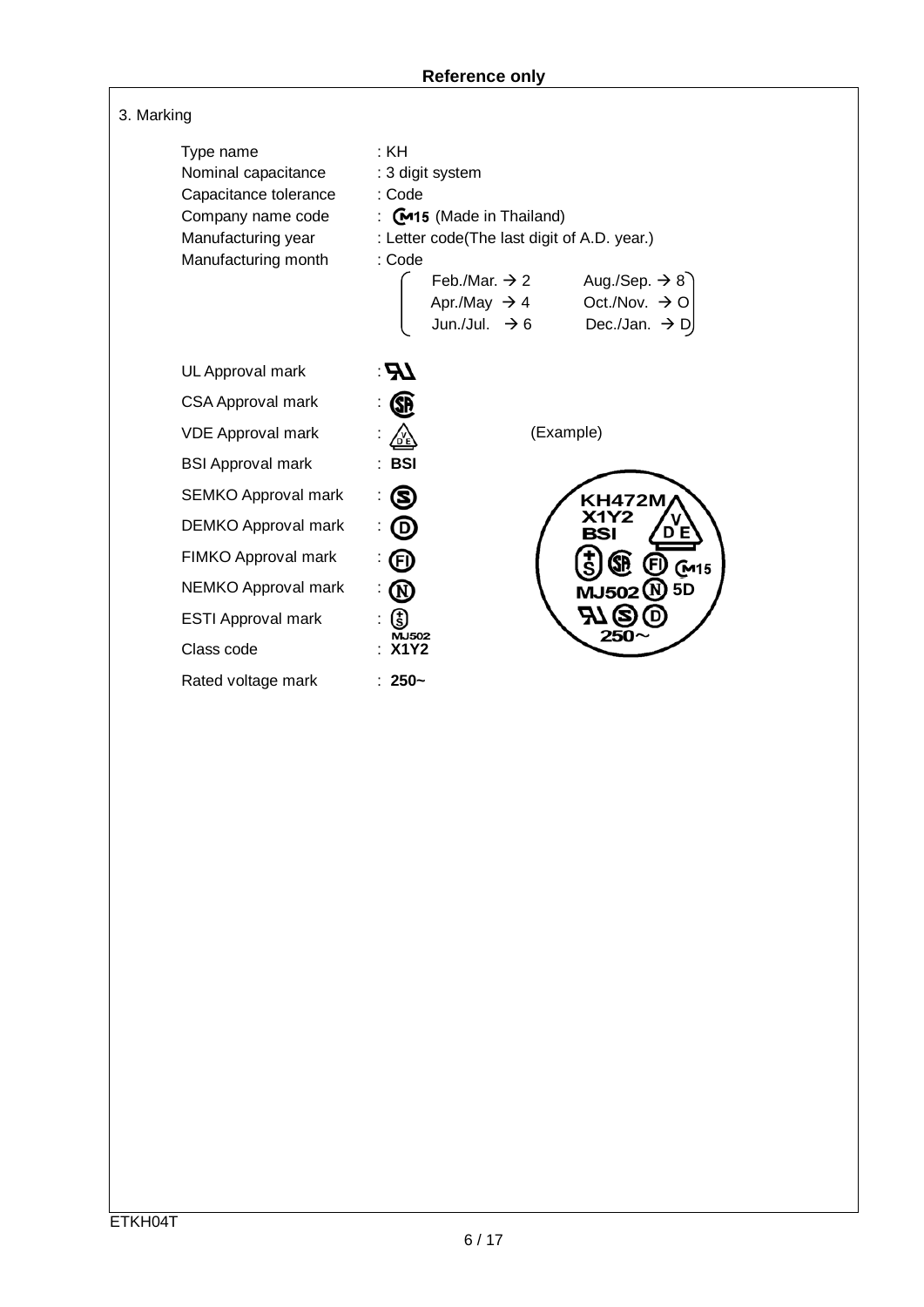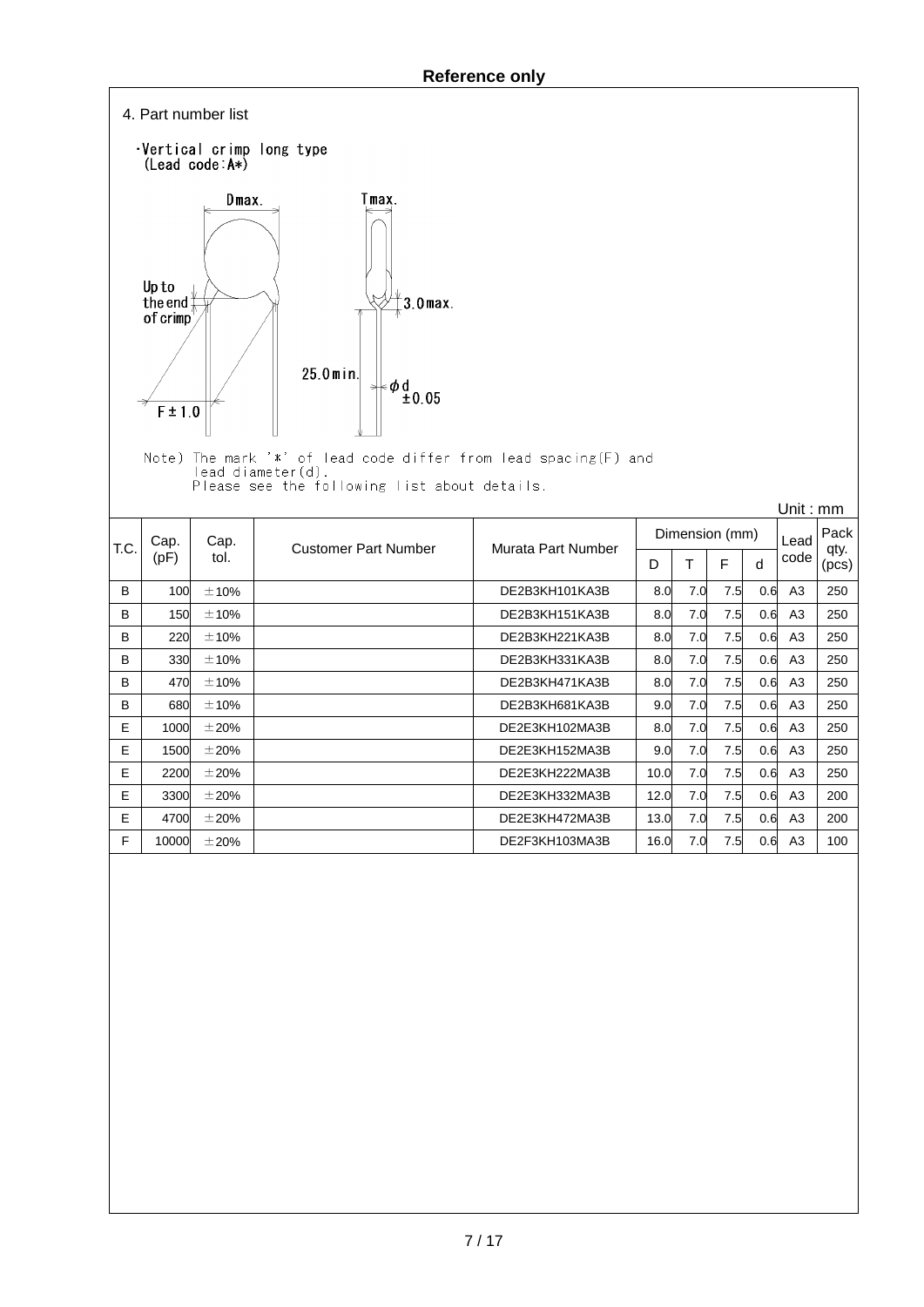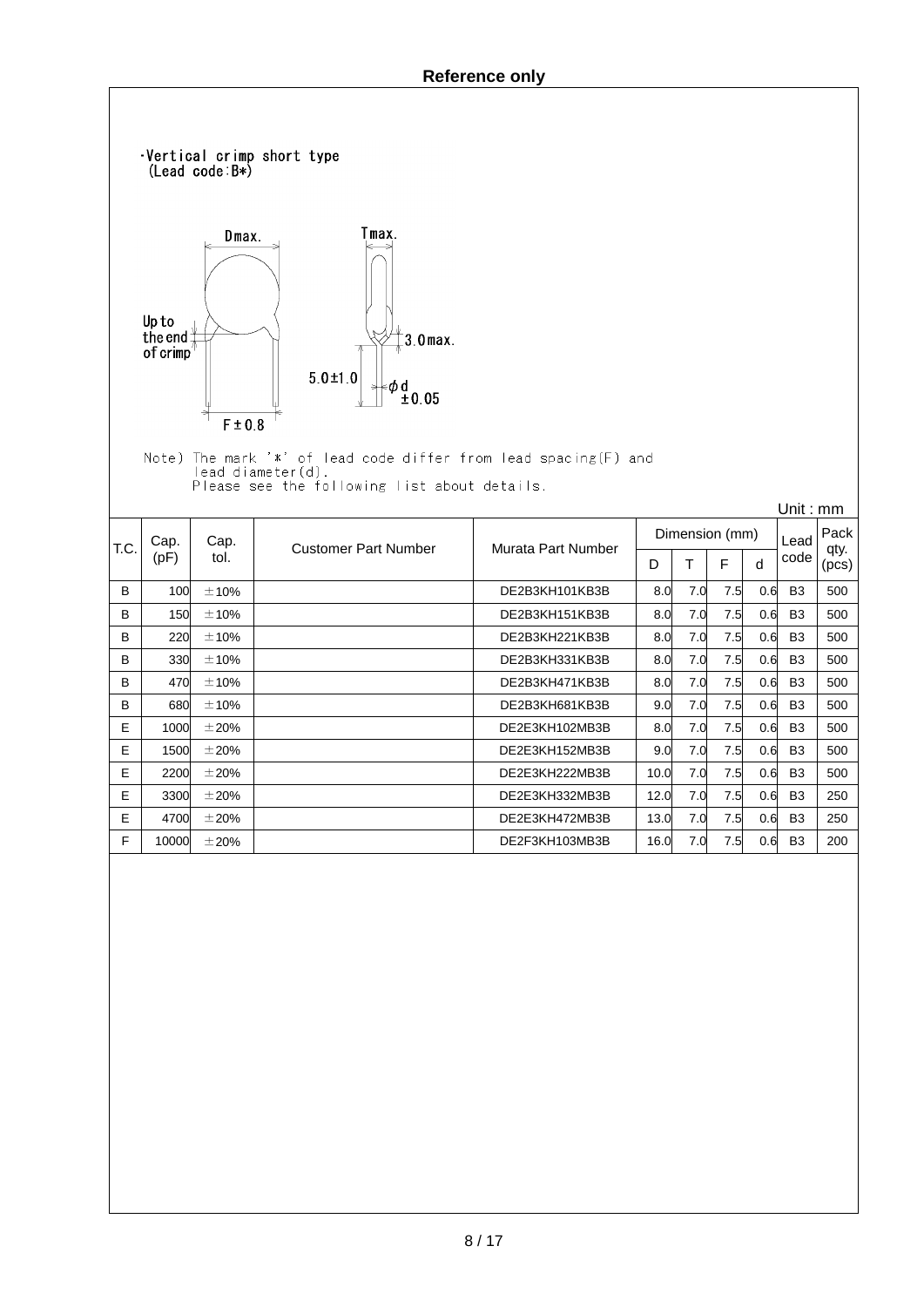![](_page_9_Figure_1.jpeg)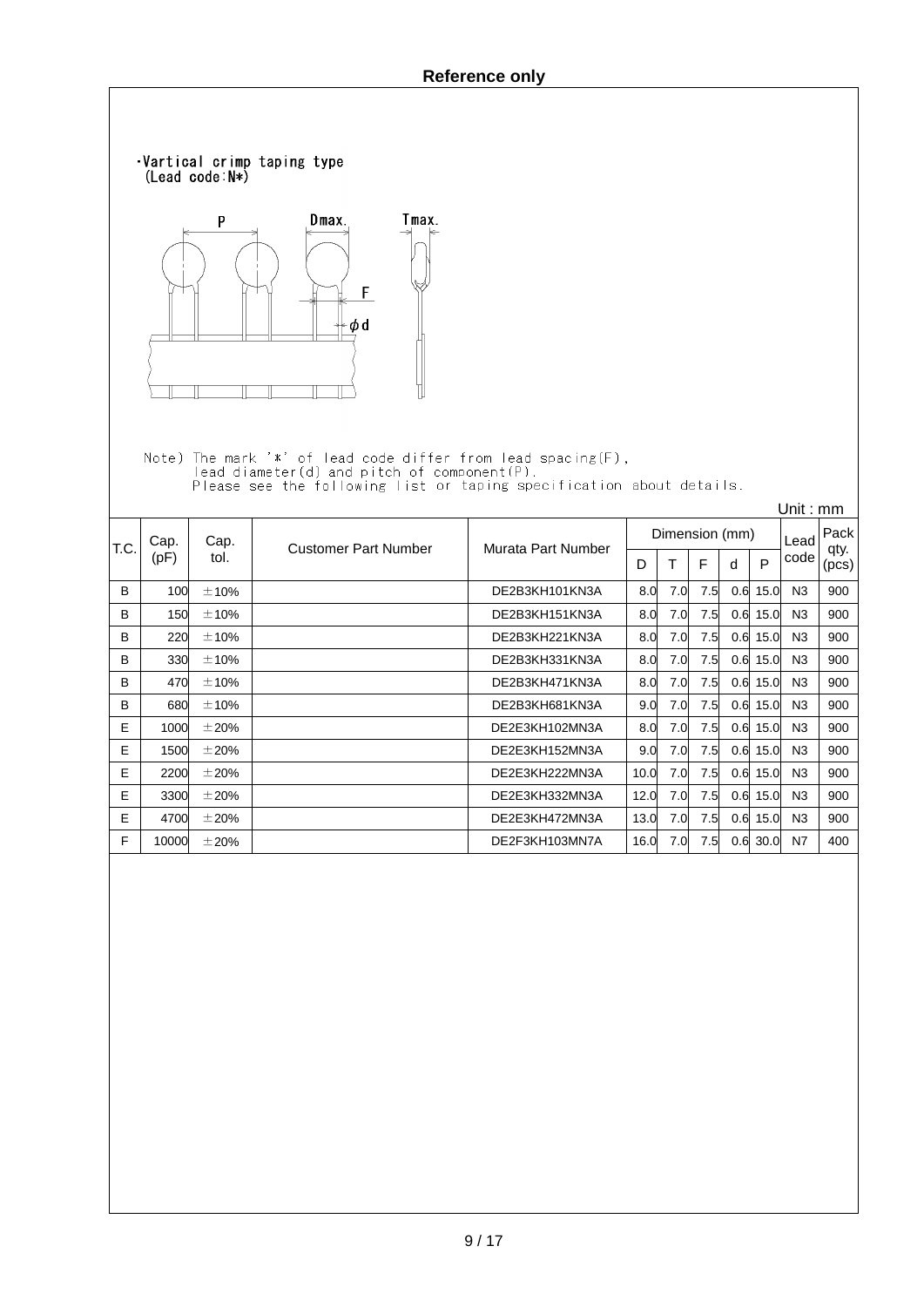|                | 5. Specification and test methods |            |                                                             |                     |                                                                                |                                                                                                  |  |
|----------------|-----------------------------------|------------|-------------------------------------------------------------|---------------------|--------------------------------------------------------------------------------|--------------------------------------------------------------------------------------------------|--|
| No.            | Item                              |            | Specification                                               |                     |                                                                                | Test method                                                                                      |  |
| 1              | Appearance and dimensions         |            | No marked defect on appearance                              |                     |                                                                                | The capacitor should be inspected by naked eyes<br>for visible evidence of defect.               |  |
|                |                                   |            | form and dimensions.<br>Please refer to [Part number list]. |                     |                                                                                | Dimensions should be measured with slide calipers.                                               |  |
| $\overline{c}$ | Marking                           |            | To be easily legible.                                       |                     | The capacitor should be inspected by naked eyes.                               |                                                                                                  |  |
| 3              | <b>Dielectric</b><br>Between lead |            | No failure.                                                 |                     |                                                                                | The capacitor should not be damaged when                                                         |  |
|                | strength                          | wires      |                                                             |                     |                                                                                | AC2600V(r.m.s.)<50/60Hz> is applied between the                                                  |  |
|                |                                   |            |                                                             |                     |                                                                                | lead wires for 60 s.                                                                             |  |
|                |                                   | Body       | No failure.                                                 |                     | First, the terminals of the capacitor should be                                |                                                                                                  |  |
|                |                                   | insulation |                                                             |                     |                                                                                | connected together.<br>Then, a metal foil should be                                              |  |
|                |                                   |            |                                                             |                     |                                                                                | closely wrapped around                                                                           |  |
|                |                                   |            |                                                             |                     |                                                                                | the body of the capacitor<br>Metal<br>About                                                      |  |
|                |                                   |            |                                                             |                     |                                                                                | to the distance of<br>foil<br>$3$ to $4$ mm                                                      |  |
|                |                                   |            |                                                             |                     |                                                                                | $\frac{1}{2000}$<br>about 3 to 4mm<br>' <sub>o</sub> Metal                                       |  |
|                |                                   |            |                                                             |                     |                                                                                | from each terminal.<br>oŏŏ<br>balls<br>Then, the capacitor should be inserted into a             |  |
|                |                                   |            |                                                             |                     |                                                                                | container filled with metal balls of about 1mm                                                   |  |
|                |                                   |            |                                                             |                     | diameter.                                                                      |                                                                                                  |  |
|                |                                   |            |                                                             |                     |                                                                                | Finally, AC2600V (r.m.s.)<50/60Hz> is applied for                                                |  |
|                |                                   |            |                                                             |                     |                                                                                | 60 s between the capacitor lead wires and metal                                                  |  |
|                |                                   |            |                                                             |                     | balls.                                                                         |                                                                                                  |  |
| 4              | Insulation Resistance (I.R.)      |            | 10000MΩ min.                                                |                     |                                                                                | The insulation resistance should be measured with<br>DC500±50V within 60±5 s of charging.        |  |
|                |                                   |            |                                                             |                     |                                                                                | The voltage should be applied to the capacitor                                                   |  |
|                |                                   |            |                                                             |                     |                                                                                | through a resistor of $1M\Omega$ .                                                               |  |
| 5              | Capacitance                       |            | Within specified tolerance.                                 |                     |                                                                                | The capacitance should be measured at 20°C with                                                  |  |
|                |                                   |            |                                                             |                     |                                                                                | 1±0.1kHz and AC5V(r.m.s.) max                                                                    |  |
| 6              | Dissipation Factor (D.F.)         |            | Char. B, E: 2.5% max.                                       |                     | The dissipation factor should be measured at 20°C                              |                                                                                                  |  |
| 7              | Temperature characteristic        |            | Char. F<br>: 5.0% max.<br>Char. B: Within $\pm 10$ %        |                     | with $1\pm0.1$ kHz and AC5V(r.m.s.) max                                        |                                                                                                  |  |
|                |                                   |            | Char. E: Within +20/-55%                                    |                     | The capacitance measurement should be made at<br>each step specified in Table. |                                                                                                  |  |
|                |                                   |            | Char. F: Within +30/-80%                                    |                     |                                                                                |                                                                                                  |  |
|                |                                   |            |                                                             |                     |                                                                                |                                                                                                  |  |
|                |                                   |            |                                                             | Step                | $\mathbf{1}$                                                                   | $\overline{2}$<br>3<br>4<br>5                                                                    |  |
|                |                                   |            |                                                             | Temp. $(^{\circ}C)$ | $20 + 2$                                                                       | $-25+2$<br>$20 + 2$<br>$85 \pm 2$<br>$20 + 2$                                                    |  |
| 8              | Active flammability               |            | The cheese-cloth should not be                              |                     |                                                                                | The capacitors should be individually wrapped in at                                              |  |
|                |                                   |            | on fire.                                                    |                     |                                                                                | least one but more than two complete layers of                                                   |  |
|                |                                   |            |                                                             |                     |                                                                                | cheese-cloth. The capacitor should be subjected                                                  |  |
|                |                                   |            |                                                             |                     |                                                                                | to 20 discharges. The interval between successive<br>discharges should be 5 s. The UAc should be |  |
|                |                                   |            |                                                             |                     |                                                                                | maintained for 2min after the last discharge.                                                    |  |
|                |                                   |            |                                                             |                     |                                                                                |                                                                                                  |  |
|                |                                   |            |                                                             |                     |                                                                                |                                                                                                  |  |
|                |                                   |            |                                                             |                     |                                                                                |                                                                                                  |  |
|                |                                   |            |                                                             |                     |                                                                                | $s_2$ $\sqrt{\frac{1}{2}}$<br>L3                                                                 |  |
|                |                                   |            |                                                             |                     |                                                                                |                                                                                                  |  |
|                |                                   |            |                                                             |                     |                                                                                | Osciloscope                                                                                      |  |
|                |                                   |            |                                                             |                     |                                                                                |                                                                                                  |  |
|                |                                   |            |                                                             |                     | C1,2                                                                           | : $1\mu$ F $\pm$ 10%, C3: 0.033 $\mu$ F $\pm$ 5% 10kV                                            |  |
|                |                                   |            |                                                             |                     |                                                                                | L1 to L4 : 1.5mH±20% 16A Rod core choke                                                          |  |
|                |                                   |            |                                                             |                     | R                                                                              | : $100\Omega \pm 2\%$ , Ct : $3\mu$ F $\pm 5\%$ 10kV                                             |  |
|                |                                   |            |                                                             |                     | <b>UAc</b>                                                                     | : UR $\pm 5\%$<br>UR: Rated voltage                                                              |  |
|                |                                   |            |                                                             |                     | Cx                                                                             | : Capacitor under test                                                                           |  |
|                |                                   |            |                                                             |                     | F.<br>Ut                                                                       | : Fuse, Rated 10A<br>: Voltage applied to Ct                                                     |  |
|                |                                   |            |                                                             |                     |                                                                                |                                                                                                  |  |
|                |                                   |            |                                                             |                     |                                                                                | Ux                                                                                               |  |
|                |                                   |            |                                                             |                     |                                                                                |                                                                                                  |  |
|                |                                   |            |                                                             |                     |                                                                                |                                                                                                  |  |
|                |                                   |            |                                                             |                     |                                                                                |                                                                                                  |  |
|                |                                   |            |                                                             |                     |                                                                                |                                                                                                  |  |
|                |                                   |            |                                                             |                     |                                                                                | time                                                                                             |  |
|                |                                   |            |                                                             |                     |                                                                                |                                                                                                  |  |
|                |                                   |            |                                                             |                     |                                                                                |                                                                                                  |  |
|                |                                   |            |                                                             |                     |                                                                                |                                                                                                  |  |
|                |                                   |            |                                                             |                     |                                                                                |                                                                                                  |  |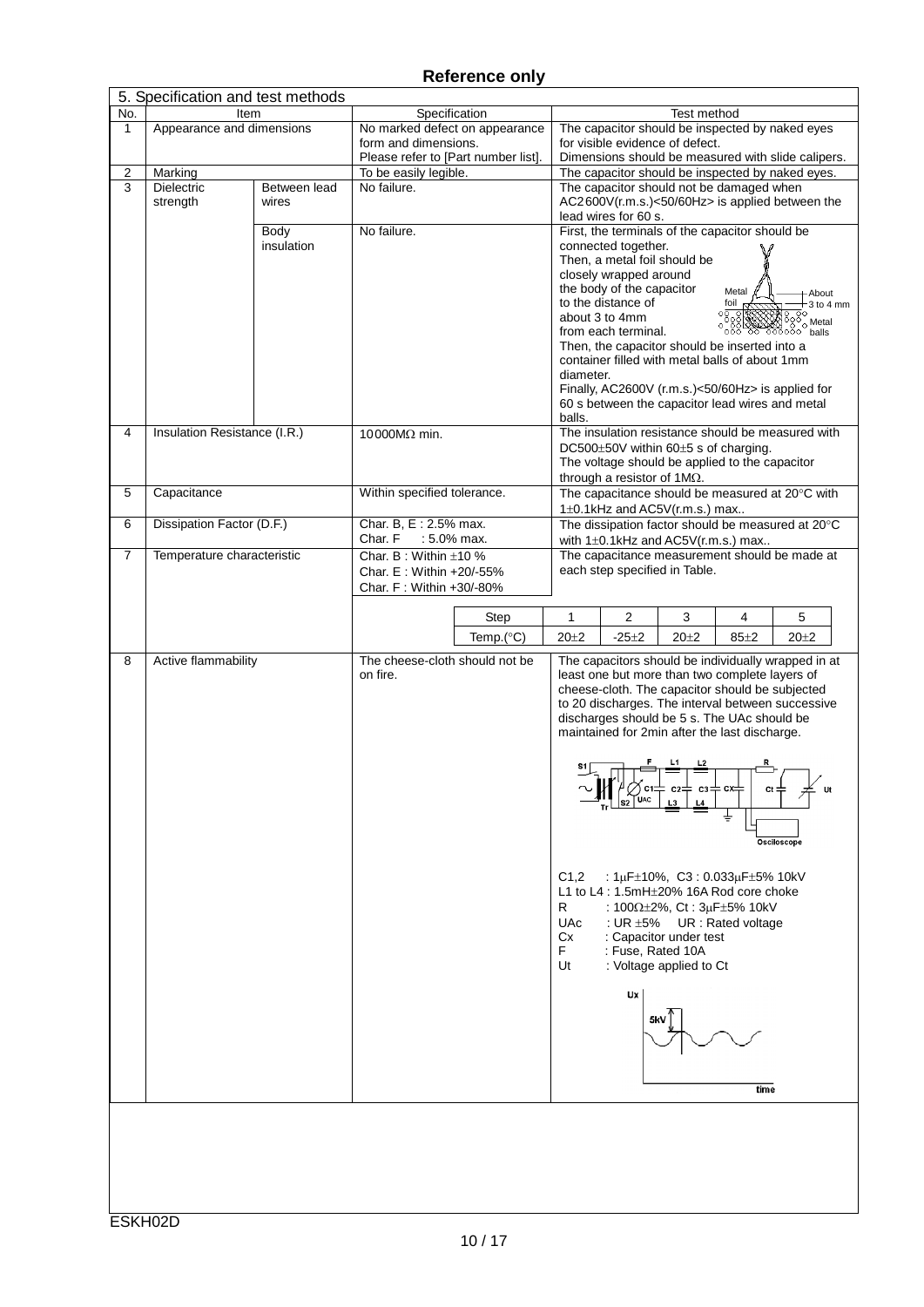| No. | Item                   |             | Specification                                                                                                | Test method                                                                                       |
|-----|------------------------|-------------|--------------------------------------------------------------------------------------------------------------|---------------------------------------------------------------------------------------------------|
| 9   | Robustness of          | Tensile     | Lead wire should not cut off.                                                                                | Fix the body of capacitor, apply a tensile weight                                                 |
|     | terminations           |             | Capacitor should not be broken.                                                                              | gradually to each lead wire in the radial direction of                                            |
|     |                        |             |                                                                                                              | capacitor up to 10N and keep it for $10±1$ s.                                                     |
|     |                        | Bending     |                                                                                                              | With the termination in its normal position, the                                                  |
|     |                        |             |                                                                                                              | capacitor is held by its body in such a manner that                                               |
|     |                        |             |                                                                                                              | the axis of the termination is vertical; a mass                                                   |
|     |                        |             |                                                                                                              | applying a force of 5N is then suspended from the                                                 |
|     |                        |             |                                                                                                              | end of the termination.                                                                           |
|     |                        |             |                                                                                                              | The body of the capacitor is then inclined,                                                       |
|     |                        |             |                                                                                                              | within a period of 2 to 3 s, through an angle of                                                  |
|     |                        |             |                                                                                                              | approximately 90° in the vertical plane and then                                                  |
|     |                        |             |                                                                                                              | returned to its initial position over the same period                                             |
|     |                        |             |                                                                                                              | of time; this operation constitutes one bend.                                                     |
|     |                        |             |                                                                                                              | One bend immediately followed by a second bend                                                    |
|     |                        |             |                                                                                                              | in the opposite direction.                                                                        |
| 10  | Vibration              | Appearance  | No marked defect.                                                                                            | The capacitor should be firmly soldered to the                                                    |
|     | resistance             | Capacitance | Within the specified tolerance.                                                                              | supporting lead wire and vibration which is 10 to                                                 |
|     |                        | D.F.        | Char. B, E: 2.5% max.                                                                                        | 55Hz in the vibration frequency range, 1.5mm in                                                   |
|     |                        |             | Char. F : 5.0% max.                                                                                          | total amplitude, and about 1min in the rate of                                                    |
|     |                        |             |                                                                                                              | vibration change from 10Hz to 55Hz and back to<br>10Hz is applied for a total of 6 h; 2 h each in |
|     |                        |             |                                                                                                              | 3 mutually perpendicular directions.                                                              |
| 11  | Solderability of leads |             | Lead wire should be soldered                                                                                 | The lead wire of a capacitor should be dipped into                                                |
|     |                        |             | with uniformly coated on the                                                                                 | a ethanol solution of 25wt% rosin and then into                                                   |
|     |                        |             | axial direction over 3/4 of the                                                                              | molten solder for $2\pm0.5$ s. In both cases the depth                                            |
|     |                        |             | circumferential direction.                                                                                   | of dipping is up to about 1.5 to 2.0mm from the                                                   |
|     |                        |             |                                                                                                              | root of lead wires.                                                                               |
|     |                        |             |                                                                                                              | Temp. of solder:                                                                                  |
|     |                        |             |                                                                                                              | 245±5°C Lead Free Solder (Sn-3Ag-0.5Cu)                                                           |
|     |                        |             |                                                                                                              | 235±5°C H63 Eutectic Solder                                                                       |
| 12  | Soldering effect       | Appearance  | No marked defect.                                                                                            | Solder temperature: 350±10°C or 260±5°C                                                           |
|     | (Non-preheat)          | Capacitance | Within $\pm 10\%$                                                                                            | Immersion time<br>: $3.5 \pm 0.5$ s                                                               |
|     |                        | change      |                                                                                                              | (In case of $260 \pm 5^{\circ}$ C : 10 $\pm$ 1 s)                                                 |
|     |                        | I.R.        | 1000 $M\Omega$ min.                                                                                          | The depth of immersion is up to about                                                             |
|     |                        | Dielectric  | Per item 3                                                                                                   | 1.5 to 2.0mm from the root of lead wires.                                                         |
|     |                        | strength    |                                                                                                              | Capacitor<br>Thermal                                                                              |
|     |                        |             |                                                                                                              | insulating                                                                                        |
|     |                        |             |                                                                                                              | 1.5<br>to 2.0mm                                                                                   |
|     |                        |             |                                                                                                              | Molten                                                                                            |
|     |                        |             |                                                                                                              | solder                                                                                            |
|     |                        |             |                                                                                                              | Capacitor should be stored at<br>Pre-treatment:                                                   |
|     |                        |             |                                                                                                              | 85±2°C for 1 h, then placed at                                                                    |
|     |                        |             |                                                                                                              | $*$ room condition for 24 $\pm$ 2 h                                                               |
|     |                        |             |                                                                                                              | before initial measurements.                                                                      |
|     |                        |             |                                                                                                              | Post-treatment : Capacitor should be stored for 1 to                                              |
|     |                        |             |                                                                                                              | 2 h at * room condition.                                                                          |
| 13  | Soldering effect       | Appearance  | No marked defect.                                                                                            | First the capacitor should be stored at 120+0/-5°C                                                |
|     | (On-preheat)           | Capacitance | Within $\pm 10%$                                                                                             | for $60+0/-5$ s.                                                                                  |
|     |                        | change      |                                                                                                              | Then, as in figure, the lead wires should be                                                      |
|     |                        | I.R.        | 1000MΩ min.                                                                                                  | immersed solder of 260+0/-5°C up to 1.5 to 2.0mm                                                  |
|     |                        | Dielectric  | Per item 3                                                                                                   | from the root of terminal for $7.5+0/-1$ s.                                                       |
|     |                        | strength    |                                                                                                              | Capacitor<br>Thermal                                                                              |
|     |                        |             |                                                                                                              | insulating                                                                                        |
|     |                        |             |                                                                                                              | to 2.0mm                                                                                          |
|     |                        |             |                                                                                                              | Molten                                                                                            |
|     |                        |             |                                                                                                              | solder                                                                                            |
|     |                        |             |                                                                                                              | Pre-treatment : Capacitor should be stored at                                                     |
|     |                        |             |                                                                                                              | 85±2°C for 1 h, then placed at                                                                    |
|     |                        |             |                                                                                                              | * room condition for 24±2 h                                                                       |
|     |                        |             |                                                                                                              | before initial measurements.                                                                      |
|     |                        |             |                                                                                                              | Post-treatment : Capacitor should be stored for 1 to                                              |
|     |                        |             |                                                                                                              | 2 h at * room condition.                                                                          |
| 14  | Flame test             |             | The capacitor flame discontinue<br>as follows.                                                               | The capacitor should be subjected to applied flame                                                |
|     |                        |             |                                                                                                              | for 15s. and then removed for 15 s until 5 cycle.                                                 |
|     |                        |             | Time                                                                                                         | Capacitor                                                                                         |
|     |                        |             | Cycle                                                                                                        |                                                                                                   |
|     |                        |             | 30 s max.<br>1 to 4                                                                                          |                                                                                                   |
|     |                        |             | 5<br>60 s max.                                                                                               |                                                                                                   |
|     |                        |             |                                                                                                              | Gas Burner                                                                                        |
|     |                        |             |                                                                                                              |                                                                                                   |
|     |                        |             | * "room condition" Temperature: 15 to 35°C, Relative humidity: 45 to 75%, Atmospheric pressure: 86 to 106kPa |                                                                                                   |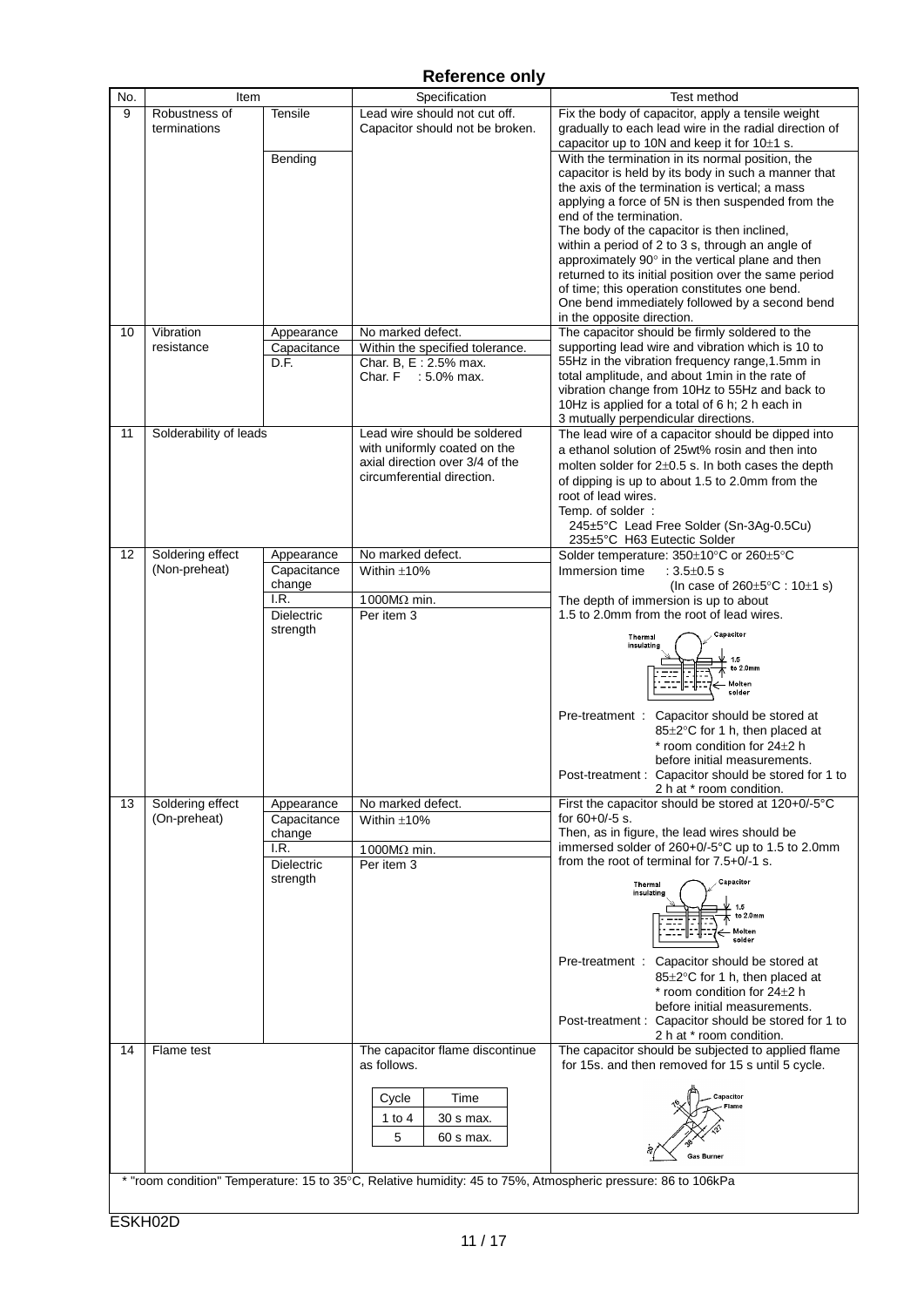| No. | Item                 |             | Specification                                                                                                | Test method                                                                                                                                               |
|-----|----------------------|-------------|--------------------------------------------------------------------------------------------------------------|-----------------------------------------------------------------------------------------------------------------------------------------------------------|
| 15  | Passive flammability |             | The burning time should not be<br>exceeded the time 30 s.<br>The tissue paper should not                     | The capacitor under test should be held in the flame<br>in the position which best promotes burning.<br>Time of exposure to flame is for 30 s.            |
|     |                      |             | ignite.                                                                                                      | Length of flame: 12±1mm<br>Gas burner : Length 35mm min.<br>Inside Dia.<br>$0.5 \pm 0.1$ mm<br>Outside Dia. 0.9mm max.<br>Gas: Butane gas Purity 95% min. |
|     |                      |             |                                                                                                              | ←Capacitor<br>About 8mm<br>Flame<br>Gas burner $\rightarrow$<br>200±5mm<br>45°<br>$\leftarrow$ Tissue<br>About 10mm thick board                           |
| 16  | Humidity             | Appearance  | No marked defect.                                                                                            | Set the capacitor for 500±12 h at 40±2°C in 90 to                                                                                                         |
|     | (Under steady        | Capacitance | : Within $\pm 10\%$<br>Char. B                                                                               | 95% relative humidity.                                                                                                                                    |
|     | state)               | change      | Char. E, F: Within $\pm 15%$                                                                                 |                                                                                                                                                           |
|     |                      | D.F.        | Char. B, E: 5.0% max.<br>Char. F<br>: 7.5% max.                                                              | Post-treatment: Capacitor should be stored for 1 to<br>2 h at * room condition.                                                                           |
|     |                      | I.R.        | $3000M\Omega$ min.                                                                                           |                                                                                                                                                           |
|     |                      | Dielectric  | Per item 3                                                                                                   |                                                                                                                                                           |
|     |                      | strength    |                                                                                                              |                                                                                                                                                           |
| 17  | Humidity loading     | Appearance  | No marked defect.                                                                                            | Apply the rated voltage for 500±12 h at 40±2°C in                                                                                                         |
|     |                      | Capacitance | : Within $\pm 10\%$<br>Char. B                                                                               | 90 to 95% relative humidity.                                                                                                                              |
|     |                      | change      | Char. E, F: Within $\pm 15%$                                                                                 |                                                                                                                                                           |
|     |                      | D.F.        | Char. B, E: 5.0% max.                                                                                        | Post-treatment: Capacitor should be stored for 1 to                                                                                                       |
|     |                      |             | Char. F : 7.5% max.                                                                                          | 2 h at * room condition.                                                                                                                                  |
|     |                      | I.R.        | 3 000MΩ min.                                                                                                 |                                                                                                                                                           |
|     |                      | Dielectric  | Per item 3                                                                                                   |                                                                                                                                                           |
|     |                      | strength    |                                                                                                              |                                                                                                                                                           |
| 18  | Life                 | Appearance  | No marked defect.                                                                                            | Impulse voltage                                                                                                                                           |
|     |                      | Capacitance | Within $\pm 20%$                                                                                             | Each individual capacitor should be subjected to a                                                                                                        |
|     |                      | change      |                                                                                                              | 5kV impulses for three times. Then the capacitors                                                                                                         |
|     |                      | I.R.        | $3000M\Omega$ min.                                                                                           | are applied to life test.                                                                                                                                 |
|     |                      | Dielectric  | Per item 3                                                                                                   |                                                                                                                                                           |
|     |                      | strength    |                                                                                                              | Front time (T1) = $1.2 \mu$ s= $1.67T$<br>$100 \frac{(\%)}{(\%)}$                                                                                         |
|     |                      |             |                                                                                                              | Time to half-value (T2) = 50 $\mu$ s<br>90                                                                                                                |
|     |                      |             |                                                                                                              | 50                                                                                                                                                        |
|     |                      |             |                                                                                                              | 30<br>0                                                                                                                                                   |
|     |                      |             |                                                                                                              | t<br>т<br>$\overline{11}$                                                                                                                                 |
|     |                      |             |                                                                                                              | T <sub>2</sub>                                                                                                                                            |
|     |                      |             |                                                                                                              |                                                                                                                                                           |
|     |                      |             |                                                                                                              | The capacitors are placed in a circulating air oven                                                                                                       |
|     |                      |             |                                                                                                              | For a period of 1000 h.                                                                                                                                   |
|     |                      |             |                                                                                                              | The air in the oven is maintained at a temperature                                                                                                        |
|     |                      |             |                                                                                                              | of 125+2/-0 $\degree$ C, and relative humidity of 50% max                                                                                                 |
|     |                      |             |                                                                                                              | Throughout the test, the capacitors are subjected                                                                                                         |
|     |                      |             |                                                                                                              | to a AC425V(r.m.s.)<50/60Hz> alternating voltage                                                                                                          |
|     |                      |             |                                                                                                              | of mains frequency, except that once each hour                                                                                                            |
|     |                      |             |                                                                                                              | the voltage is increased to AC1000V(r.m.s.)                                                                                                               |
|     |                      |             |                                                                                                              | for $0.1$ s.                                                                                                                                              |
|     |                      |             |                                                                                                              |                                                                                                                                                           |
|     |                      |             |                                                                                                              | Post-treatment : Capacitor should be stored for 1 to<br>2 h at * room condition.                                                                          |
|     |                      |             |                                                                                                              |                                                                                                                                                           |
|     |                      |             | * "room condition" Temperature: 15 to 35°C, Relative humidity: 45 to 75%, Atmospheric pressure: 86 to 106kPa |                                                                                                                                                           |
|     |                      |             |                                                                                                              |                                                                                                                                                           |
|     |                      |             |                                                                                                              |                                                                                                                                                           |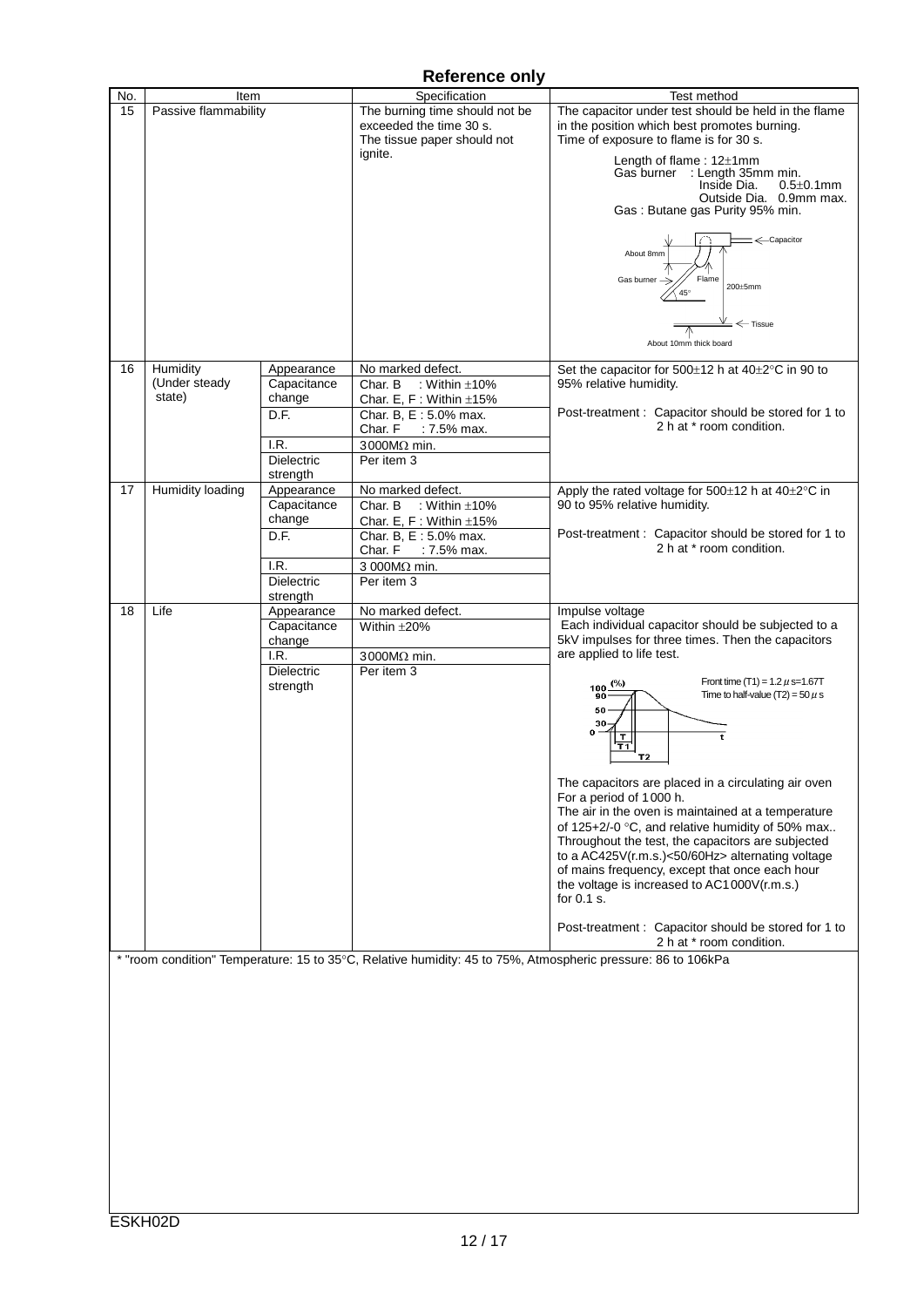| No. | Item            |             | Specification                                                                                                |              |                                  |                                                      | Test method               |                                |  |
|-----|-----------------|-------------|--------------------------------------------------------------------------------------------------------------|--------------|----------------------------------|------------------------------------------------------|---------------------------|--------------------------------|--|
| 19  | Temperature and | Appearance  | No marked defect.                                                                                            |              |                                  | The capacitor should be subjected to 5 temperature   |                           |                                |  |
|     | immersion cycle | Capacitance | Char. B<br>: Within $\pm 10\%$                                                                               |              |                                  | cycles, then consecutively to 2 immersion cycles.    |                           |                                |  |
|     |                 | change      | Char. E, F: Within $\pm 20\%$                                                                                |              |                                  |                                                      |                           |                                |  |
|     |                 | D.F.        | Char. B, E: 5.0% max.                                                                                        |              |                                  | <temperature cycle=""></temperature>                 |                           |                                |  |
|     |                 |             | Char. F : 7.5% max.                                                                                          |              | Step                             | Temperature(°C)                                      |                           | Time                           |  |
|     |                 | I.R.        | 3000MΩ min.                                                                                                  |              | 1                                | $-40+3/-0$                                           |                           | 30 min                         |  |
|     |                 | Dielectric  | Per item 3                                                                                                   |              | $\overline{2}$                   | Room temp.                                           |                           | 3 min                          |  |
|     |                 | strength    |                                                                                                              |              |                                  |                                                      |                           |                                |  |
|     |                 |             |                                                                                                              |              | $\overline{3}$                   | $+125+3/-0$                                          |                           | 30 min                         |  |
|     |                 |             |                                                                                                              |              | $\overline{\mathbf{4}}$          | Room temp.                                           |                           | 3 min                          |  |
|     |                 |             |                                                                                                              |              |                                  |                                                      |                           | Cycle time : 5 cycle           |  |
|     |                 |             |                                                                                                              |              | <lmmersion cycle=""></lmmersion> |                                                      |                           |                                |  |
|     |                 |             |                                                                                                              |              |                                  |                                                      |                           |                                |  |
|     |                 |             |                                                                                                              | Step         |                                  | Temperature(°C)                                      | Time                      | Immersion                      |  |
|     |                 |             |                                                                                                              |              |                                  |                                                      |                           | water                          |  |
|     |                 |             |                                                                                                              | $\mathbf{1}$ |                                  | $+65+5/-0$                                           | 15 min                    | Clean                          |  |
|     |                 |             |                                                                                                              |              |                                  |                                                      |                           | water                          |  |
|     |                 |             |                                                                                                              | $\mathbf 2$  |                                  | $0\pm3$                                              | 15 min                    | Salt                           |  |
|     |                 |             |                                                                                                              |              |                                  |                                                      |                           | water                          |  |
|     |                 |             |                                                                                                              |              |                                  |                                                      |                           | Cycle time : 2 cycle           |  |
|     |                 |             |                                                                                                              |              |                                  |                                                      |                           |                                |  |
|     |                 |             |                                                                                                              |              |                                  | Pre-treatment : Capacitor should be stored at        |                           |                                |  |
|     |                 |             |                                                                                                              |              |                                  |                                                      |                           | 85±2°C for 1 h, then placed at |  |
|     |                 |             |                                                                                                              |              |                                  |                                                      |                           | * room condition for 24±2 h.   |  |
|     |                 |             |                                                                                                              |              |                                  |                                                      |                           |                                |  |
|     |                 |             |                                                                                                              |              |                                  | Post-treatment : Capacitor should be stored for 4 to |                           |                                |  |
|     |                 |             |                                                                                                              |              |                                  |                                                      | 24 h at * room condition. |                                |  |
|     |                 |             | * "room condition" Temperature: 15 to 35°C, Relative humidity: 45 to 75%, Atmospheric pressure: 86 to 106kPa |              |                                  |                                                      |                           |                                |  |
|     |                 |             |                                                                                                              |              |                                  |                                                      |                           |                                |  |
|     |                 |             |                                                                                                              |              |                                  |                                                      |                           |                                |  |
|     |                 |             |                                                                                                              |              |                                  |                                                      |                           |                                |  |
|     |                 |             |                                                                                                              |              |                                  |                                                      |                           |                                |  |
|     |                 |             |                                                                                                              |              |                                  |                                                      |                           |                                |  |
|     |                 |             |                                                                                                              |              |                                  |                                                      |                           |                                |  |
|     |                 |             |                                                                                                              |              |                                  |                                                      |                           |                                |  |
|     |                 |             |                                                                                                              |              |                                  |                                                      |                           |                                |  |
|     |                 |             |                                                                                                              |              |                                  |                                                      |                           |                                |  |
|     |                 |             |                                                                                                              |              |                                  |                                                      |                           |                                |  |
|     |                 |             |                                                                                                              |              |                                  |                                                      |                           |                                |  |
|     |                 |             |                                                                                                              |              |                                  |                                                      |                           |                                |  |
|     |                 |             |                                                                                                              |              |                                  |                                                      |                           |                                |  |
|     |                 |             |                                                                                                              |              |                                  |                                                      |                           |                                |  |
|     |                 |             |                                                                                                              |              |                                  |                                                      |                           |                                |  |
|     |                 |             |                                                                                                              |              |                                  |                                                      |                           |                                |  |
|     |                 |             |                                                                                                              |              |                                  |                                                      |                           |                                |  |
|     |                 |             |                                                                                                              |              |                                  |                                                      |                           |                                |  |
|     |                 |             |                                                                                                              |              |                                  |                                                      |                           |                                |  |
|     |                 |             |                                                                                                              |              |                                  |                                                      |                           |                                |  |
|     |                 |             |                                                                                                              |              |                                  |                                                      |                           |                                |  |
|     |                 |             |                                                                                                              |              |                                  |                                                      |                           |                                |  |
|     |                 |             |                                                                                                              |              |                                  |                                                      |                           |                                |  |
|     |                 |             |                                                                                                              |              |                                  |                                                      |                           |                                |  |
|     |                 |             |                                                                                                              |              |                                  |                                                      |                           |                                |  |
|     |                 |             |                                                                                                              |              |                                  |                                                      |                           |                                |  |
|     |                 |             |                                                                                                              |              |                                  |                                                      |                           |                                |  |
|     |                 |             |                                                                                                              |              |                                  |                                                      |                           |                                |  |
|     |                 |             |                                                                                                              |              |                                  |                                                      |                           |                                |  |
|     |                 |             |                                                                                                              |              |                                  |                                                      |                           |                                |  |
|     |                 |             |                                                                                                              |              |                                  |                                                      |                           |                                |  |
|     |                 |             |                                                                                                              |              |                                  |                                                      |                           |                                |  |
|     |                 |             |                                                                                                              |              |                                  |                                                      |                           |                                |  |
|     |                 |             |                                                                                                              |              |                                  |                                                      |                           |                                |  |
|     |                 |             |                                                                                                              |              |                                  |                                                      |                           |                                |  |
|     |                 |             |                                                                                                              |              |                                  |                                                      |                           |                                |  |
|     |                 |             |                                                                                                              |              |                                  |                                                      |                           |                                |  |
|     |                 |             |                                                                                                              |              |                                  |                                                      |                           |                                |  |
|     |                 |             |                                                                                                              |              |                                  |                                                      |                           |                                |  |
|     |                 |             |                                                                                                              |              |                                  |                                                      |                           |                                |  |
|     |                 |             |                                                                                                              |              |                                  |                                                      |                           |                                |  |
|     |                 |             |                                                                                                              |              |                                  |                                                      |                           |                                |  |
|     |                 |             |                                                                                                              |              |                                  |                                                      |                           |                                |  |
|     |                 |             |                                                                                                              |              |                                  |                                                      |                           |                                |  |
|     |                 |             |                                                                                                              |              |                                  |                                                      |                           |                                |  |
|     |                 |             |                                                                                                              |              |                                  |                                                      |                           |                                |  |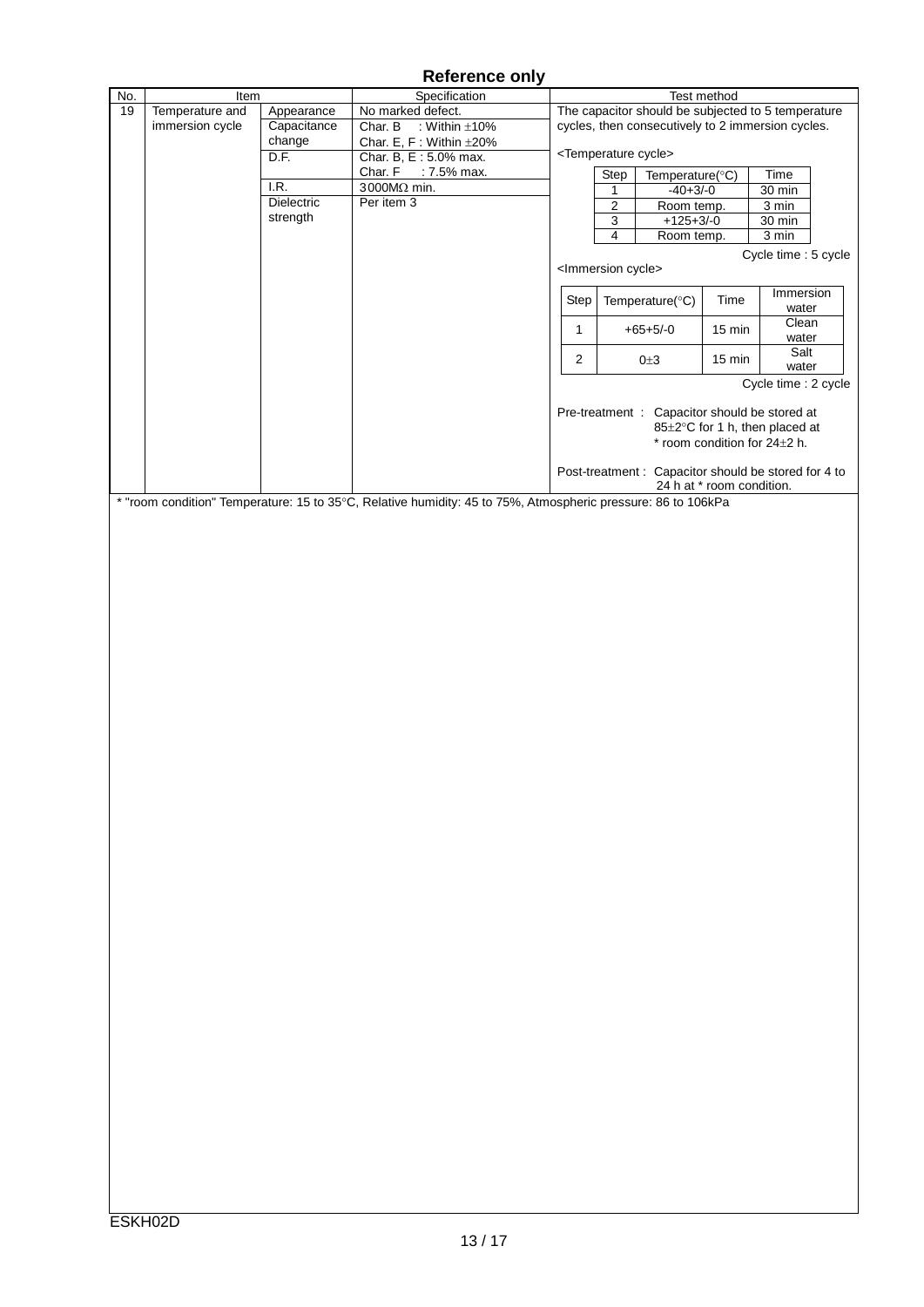![](_page_14_Figure_1.jpeg)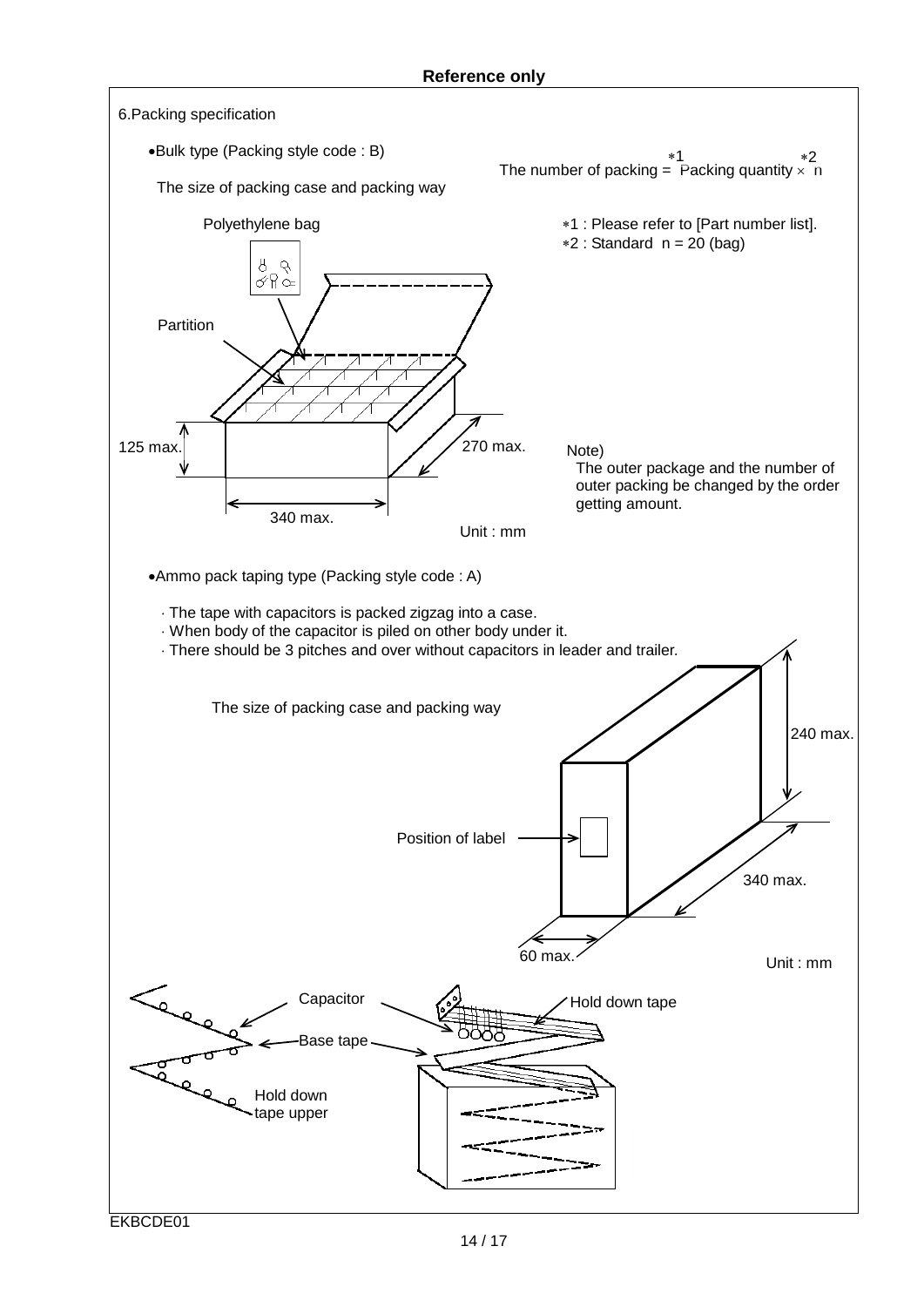![](_page_15_Figure_1.jpeg)

Unit : mm

Item Code Dimensions Remarks Pitch of component P 15.0 $\pm$ 2.0 Pitch of sprocket hole  $\vert$  P0  $\vert$  15.0 $\pm$ 0.3 Lead spacing  $\begin{vmatrix} F & 7.5 \pm 1.0 \end{vmatrix}$ Length from hole center to component center | P2 |  $7.5\pm1.5$ Deviation of progress direction<br>Length from hole center to lead P1 3.75±1.0 Body diameter **D D** Please refer to [ Part number list ]. Deviation along tape, left or right  $\Delta S$   $\Delta S$   $\Delta t$  0±2.0 They include deviation by lead bend. Carrier tape width  $\vert$  W  $\vert$  18.0 $\pm$ 0.5 Position of sprocket hole  $\vert$  W1  $\vert$  9.0±0.5  $\vert$  Deviation of tape width direction Lead distance between reference and bottom planes H0  $18.0\pm^{2.0}_{2}$ Protrusion length  $\begin{vmatrix} 0 & 1 \\ 1 & -0.5 \end{vmatrix}$  +0.5∼−1.0 Diameter of sprocket hole  $\phi$ D0 4.0±0.1 Lead diameter  $\vert \phi d \vert$  0.60 $\pm$ 0.05 Total tape thickness  $\vert$  t1  $\vert$  0.6 $\pm$ 0.3 They include hold down tape thickness.<br>Total thickness, tape and lead wire t2 1.5 max. Deviation across tape, front ∴ ∴ △h1 2.0 max. Deviation across tape, rear <br> ∆h2 Portion to cut in case of defect  $|L|$ Hold down tape width  $\vert$  W0  $\vert$  11.5 min. Hold down tape position  $\vert$  W2  $\vert$  1.5 $\pm$ 1.5 Coating extension on lead  $\begin{vmatrix} e \\ \end{vmatrix}$  e Up to the end of crimp Body thickness **T** Please refer to [ Part number list ]. 0 0 1.0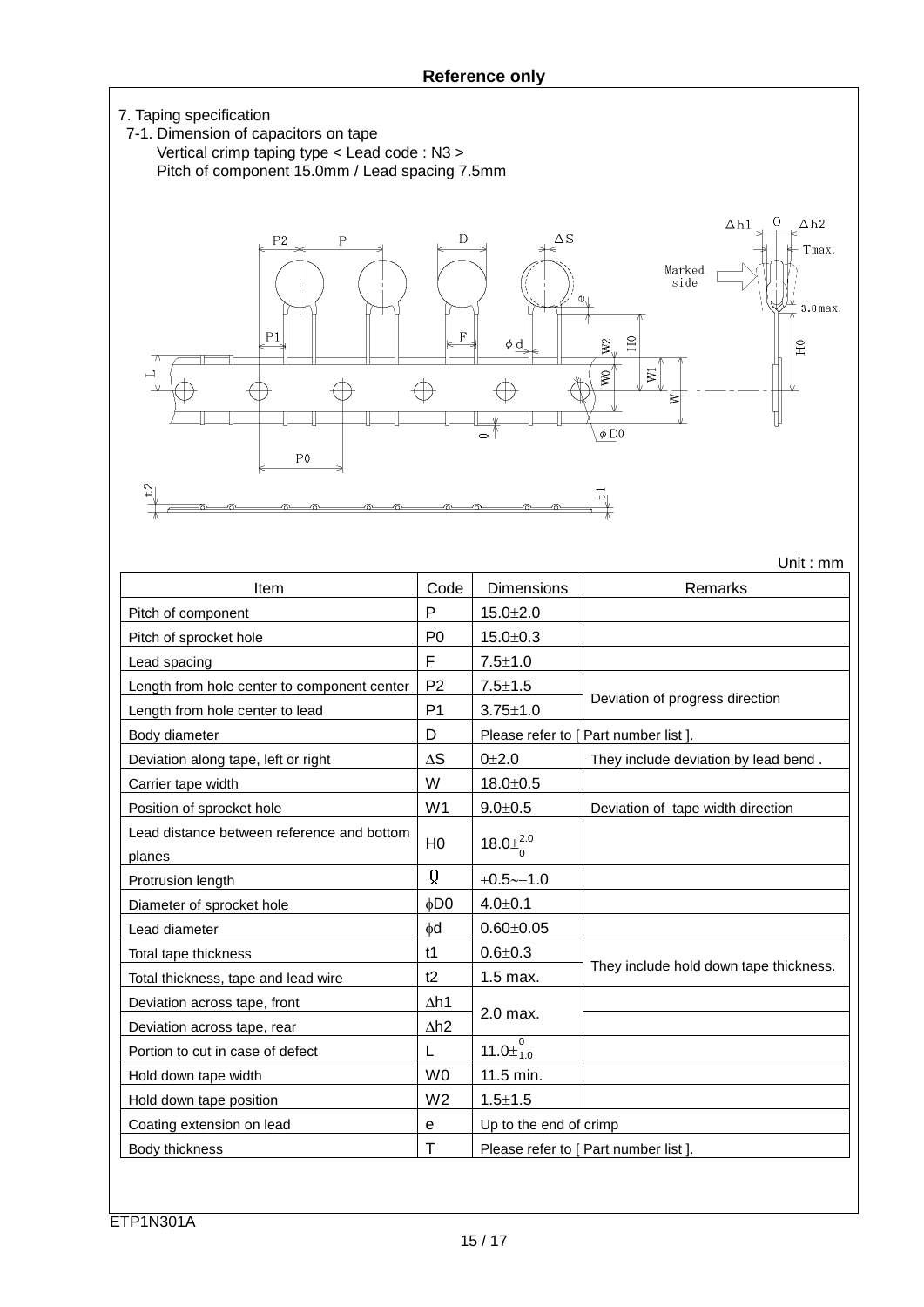Vertical crimp taping type < Lead code : N7 > Pitch of component 30.0mm /Lead spacing 7.5mm

![](_page_16_Figure_2.jpeg)

|                                                      |                 |                                             | Unit: mm                               |
|------------------------------------------------------|-----------------|---------------------------------------------|----------------------------------------|
| Item                                                 | Code            | <b>Dimensions</b>                           | Remarks                                |
| Pitch of component                                   | P               | $30.0 + 2.0$                                |                                        |
| Pitch of sprocket hole                               | P <sub>0</sub>  | $15.0 + 0.3$                                |                                        |
| Lead spacing                                         | F               | $7.5 \pm 1.0$                               |                                        |
| Length from hole center to component center          | P <sub>2</sub>  | $7.5 \pm 1.5$                               |                                        |
| Length from hole center to lead                      | P <sub>1</sub>  | $3.75 \pm 1.0$                              | Deviation of progress direction        |
| Body diameter                                        | D               |                                             | Please refer to [ Part number list ].  |
| Deviation along tape, left or right                  | $\Delta S$      | $0 + 2.0$                                   | They include deviation by lead bend.   |
| Carrier tape width                                   | W               | $18.0 + 0.5$                                |                                        |
| Position of sprocket hole                            | W <sub>1</sub>  | $9.0 \pm 0.5$                               | Deviation of tape width direction      |
| Lead distance between reference and bottom<br>planes | H <sub>0</sub>  | 18.0 $\pm^{2.0}_{0}$                        |                                        |
| Protrusion length                                    | Q               | $+0.5 - -1.0$                               |                                        |
| Diameter of sprocket hole                            | φD <sub>0</sub> | $4.0{\pm}0.1$                               |                                        |
| Lead diameter                                        | $\phi$ d        | $0.60 + 0.05$                               |                                        |
| Total tape thickness                                 | t1              | $0.6 + 0.3$                                 |                                        |
| Total thickness, tape and lead wire                  | t2              | $1.5$ max.                                  | They include hold down tape thickness. |
| Deviation across tape, front                         | $\Delta h1$     |                                             |                                        |
| Deviation across tape, rear                          | $\Delta h2$     | 2.0 max.                                    |                                        |
| Portion to cut in case of defect                     | L               | $\overline{0}$<br>11.0 $\pm$ <sub>1.0</sub> |                                        |
| Hold down tape width                                 | W <sub>0</sub>  | 11.5 min.                                   |                                        |
| Hold down tape position                              | W <sub>2</sub>  | $1.5 + 1.5$                                 |                                        |
| Coating extension on lead                            | е               | Up to the end of crimp                      |                                        |
| Body thickness                                       | т               |                                             | Please refer to [ Part number list ].  |

ETP1N701A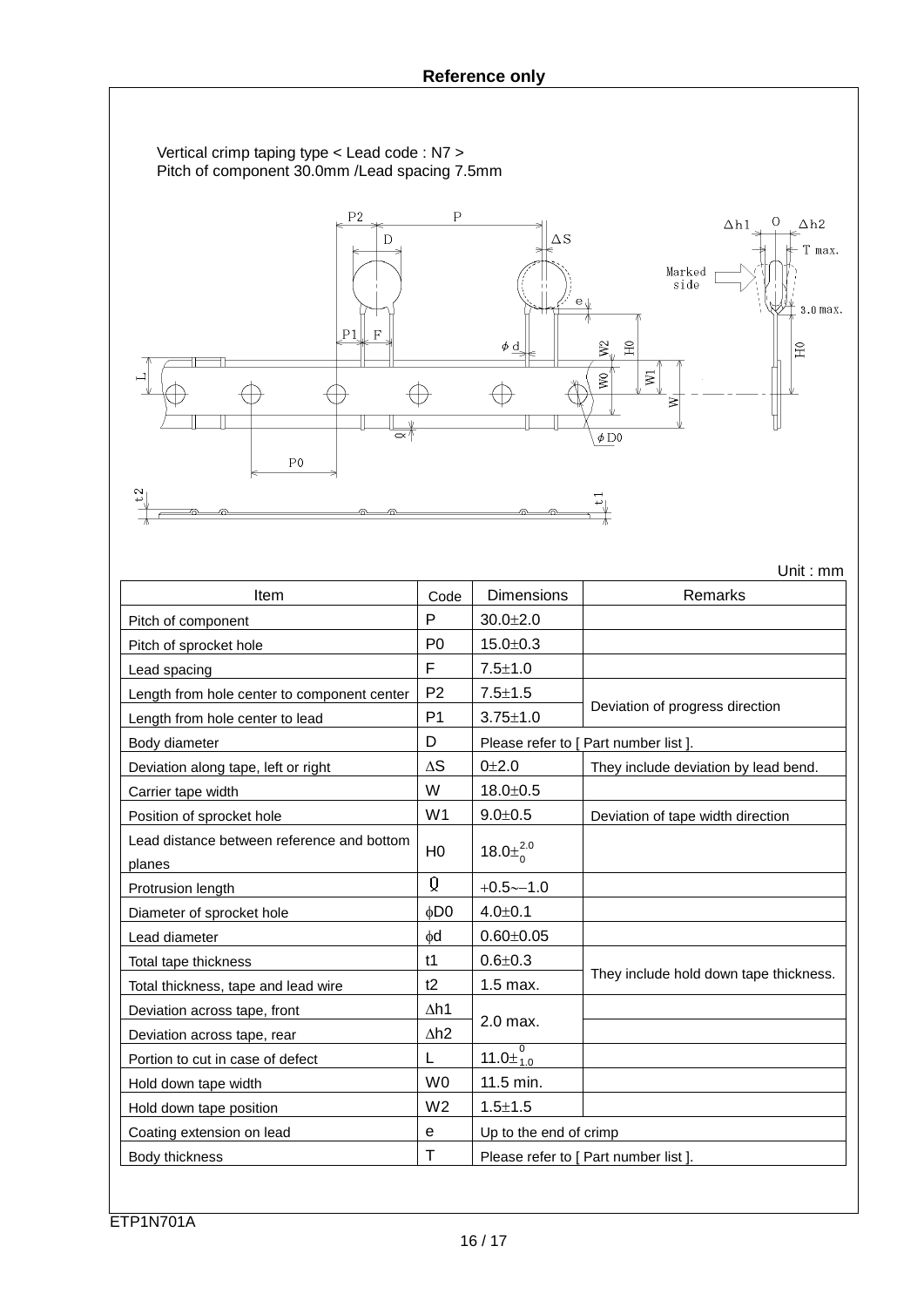![](_page_17_Figure_1.jpeg)